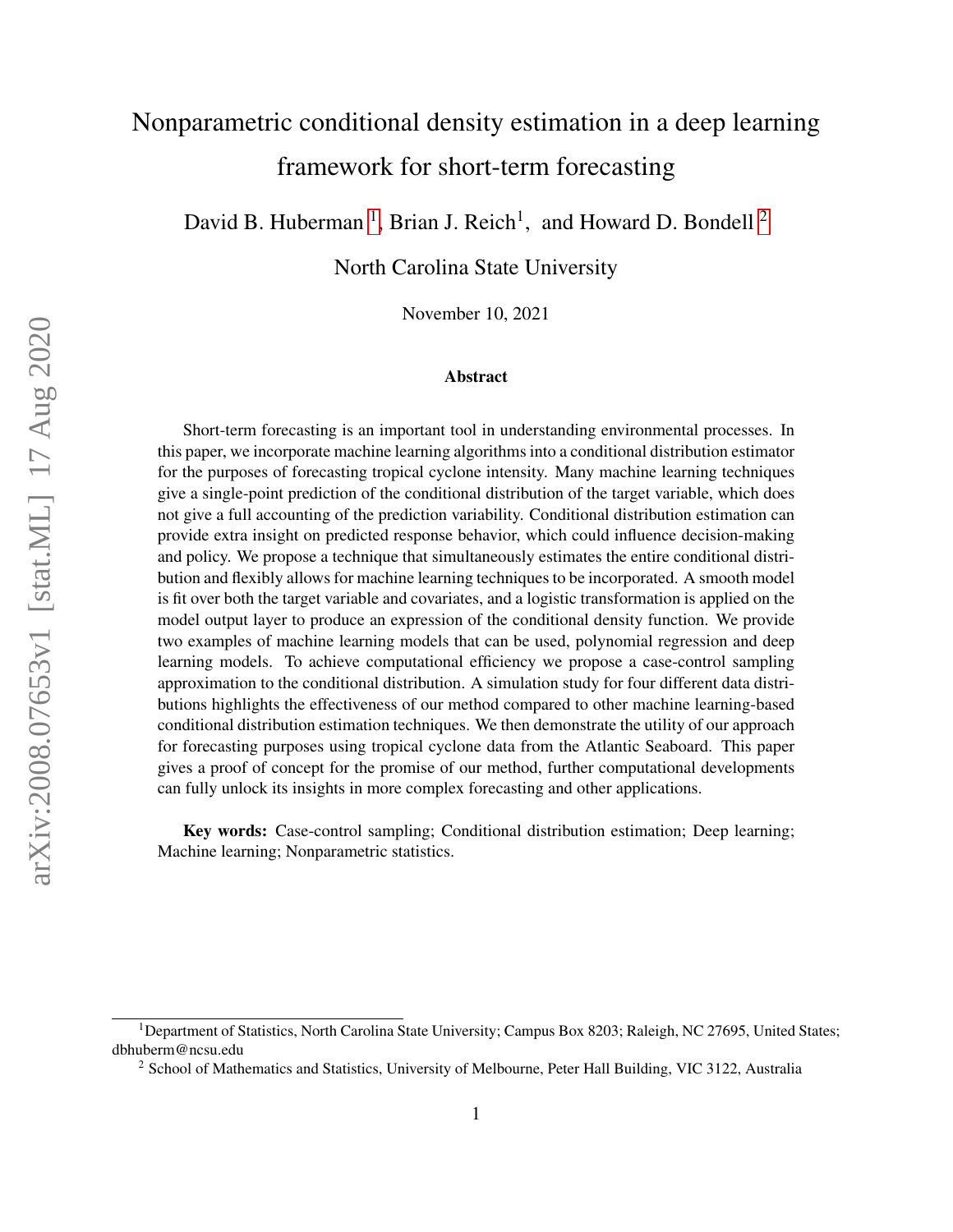# 1 Introduction

Short-term forecasting of environmental processes has many applications including solar and wind power generation, ambient air pollution, and extreme weather events. In this paper, we combine numerical model output with statistical methods to forecast hurricane wind intensity. Rather than providing a single value as the point prediction, we model the entire uncertainty distribution of the response given the numerical model forecast. This conditional distribution regression provides a comprehensive assessment of uncertainty, including the forecast distribution's spread, skewness and tail probabilities.

To provide a flexible prediction model, we incorporate supervised machine learning methods, which have become a popular tool for statistical analysis in the last few decades. Methods such as random forest regression, neural networks, and linear regression can be employed using stateof-the-art statistical software to clarify complicated relationships between covariates and target variables. Generally, machine learning predictive modeling has been developed for making point predictions such as the conditional mean or median. Accompanying prediction interval techniques provide uncertainty quantification. This differs from conditional density estimation, a technique which estimates the full distribution of the target variable given the covariates. In some applications, conditional density estimation is preferred. For instance, an estimate of a tropical cyclone's maximum wind speed conditional on the sea surface temperature can provide information not available from a conditional mean estimate. A certain sea surface temperature might result in a strongly positively skewed maximum wind speed distribution, giving a better idea of the worst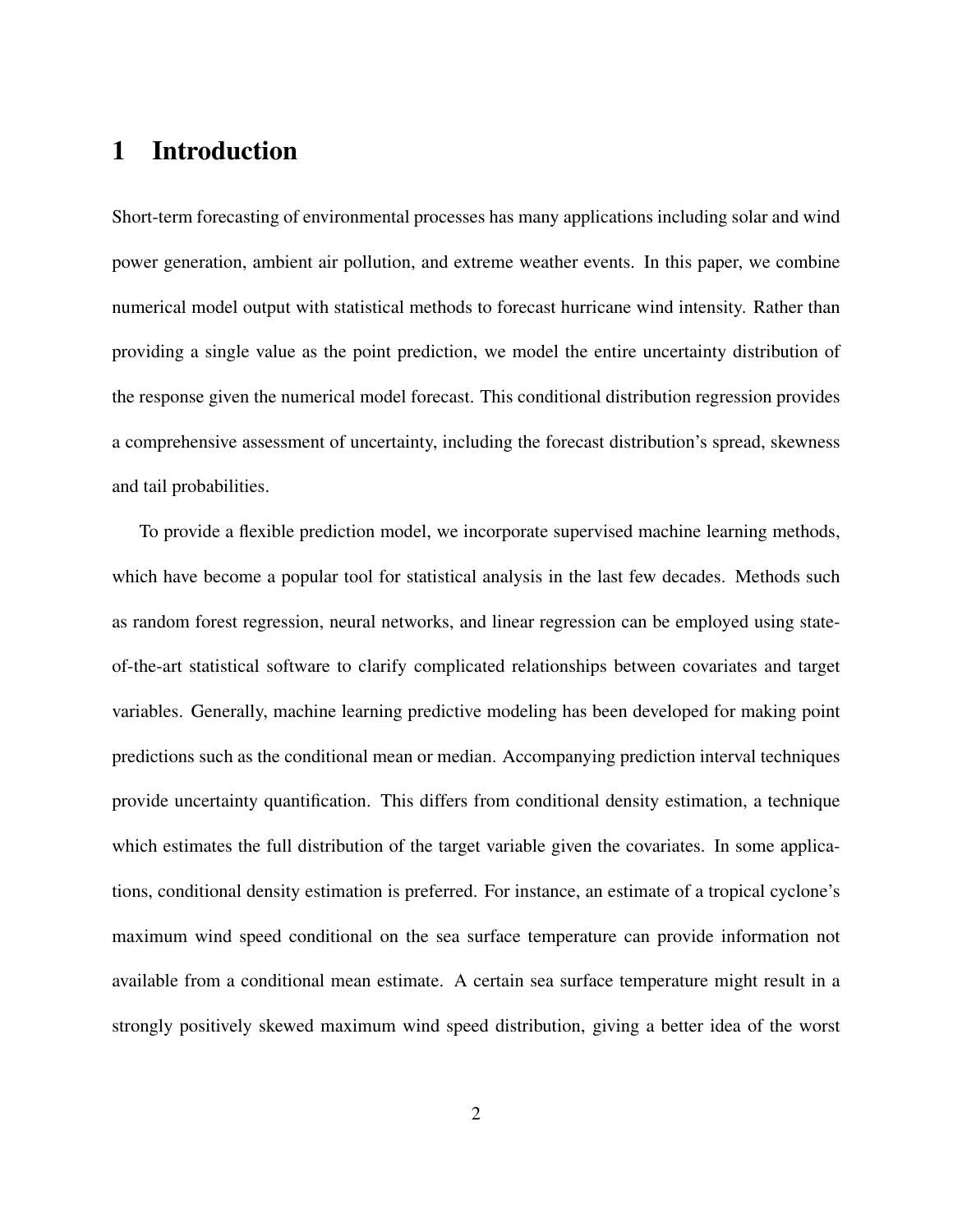case scenario under these conditions.

Various approaches have been developed to estimate the distribution of the target variable conditional on the covariates. One technique is to estimate the joint distribution of the target variable and covariates as well as the joint distribution of the covariates and divide the former by the latter. Kernel density estimation of these two densities is a common approach, first proposed by [Rosenblatt](#page-42-0) [\(1969\)](#page-42-0). [Hyndman et al.](#page-39-0) [\(1996\)](#page-39-0) modify the standard kernel density estimator to obtain a smoother with better bias properties. [Hall et al.](#page-39-1) [\(1999\)](#page-39-1) propose to use an adjusted Nadaraya-Watson estimator for the kernel estimation. These methods suffer from intractability when the covariate dimension increases. The proposed remedies for this issue have been modifications to reduce the covariate space or to develop a density estimator for high-dimensional data [\(Hall et al.,](#page-39-2) [2004,](#page-39-2) [2005;](#page-39-3) [Fan et al., 2009\)](#page-38-0).

Bayesian nonparametric mixture modeling is another common conditional density estimation approach. Finite mixture models (FMMs) are a subset of mixture modeling techniques which consider the conditional target distribution to be a mixture of several parametric (often Gaussian) distributions [\(Escobar and West, 1995;](#page-37-0) [Gilardi et al., 2002;](#page-38-1) [Song et al., 2004;](#page-42-1) [Rojas et al., 2005;](#page-41-0) [Fahey et al., 2007\)](#page-37-1). Covariate effects can be introduced in either the mixing proportions and/or densities. Bayesian Markov Chain Monte Carlo (MCMC) methods are often used to fit these models [\(Peng et al., 1996;](#page-41-1) [Wood et al., 2002;](#page-43-0) [Geweke and Keane, 2007\)](#page-38-2). FMMs require certain parameter specifications such as the mixing proportion values or number of densities which can affect their overall inference capabilities.

Infinite mixture models are another common Bayesian nonparametric mixture modeling ap-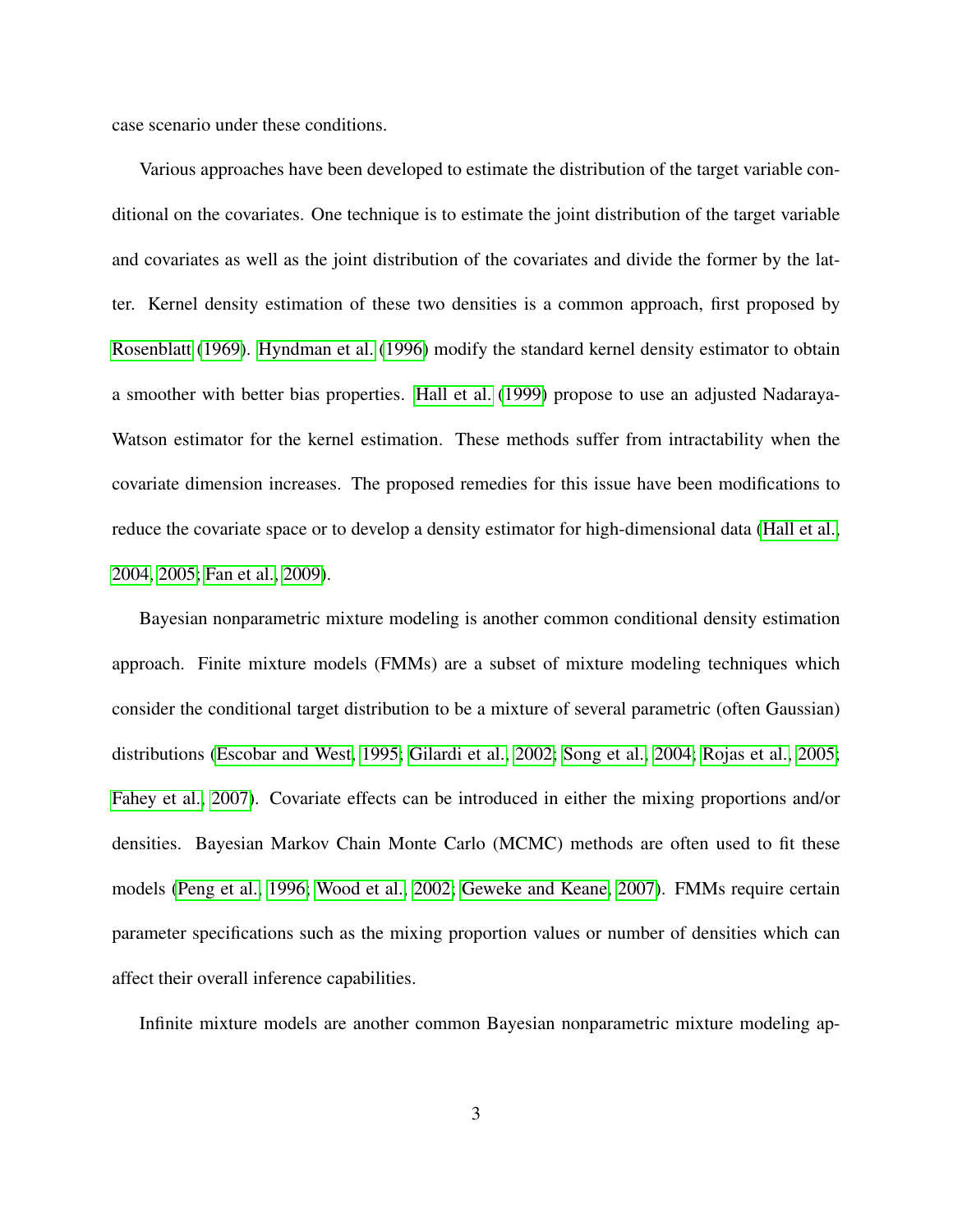proach. One class of infinite mixture model techniques attempts to directly estimate the conditional density via an infinite set of mixture weights and a process mixing distribution prior dependent on the covariates. [Dunson et al.](#page-37-2) [\(2007\)](#page-37-2) develop a Bayesian density regression model using a local, covariate-weighted mixture of DP priors. [Trippa et al.](#page-42-2) [\(2011\)](#page-42-2) and [Jara and Hanson](#page-40-0) [\(2011\)](#page-40-0) propose use of a Polya Tree (PT) prior model and induce dependence through different definitions of the splitting probabilities. [Tokdar et al.](#page-42-3) [\(2010\)](#page-42-3) forego these priors and develops a model using logistic Gaussian processes and subspace projection. Still, Bayesian non-parametric density estimation analysis can be computationally burdensome as data complexity increases, leading to some variable selection techniques being proposed [\(Chung and Dunson, 2009;](#page-37-3) [Kundu and Dunson,](#page-40-1) [2014\)](#page-40-1). Infinite mixture models for estimating the joint distribution of the response and covariates have also been proposed (Müller et al., 1996; [Shahbaba and Neal, 2009;](#page-42-4) [Park and Dunson, 2010;](#page-41-3) [Taddy and Kottas, 2010;](#page-42-5) [Hannah et al., 2011\)](#page-39-4). A disadvantage of this class of techniques is that it does not directly estimate the conditional density, and also can be slow in terms of computational performance as the dimensions of the problem increase.

Machine learning algorithms are another useful and arguably more accessible class of conditional density estimation methods. One approach is to use an orthogonal series density estimator that adapts to the geometric features of the data and reduces the dimension of the problem, with additional improvements later proposed via incorporation of regression and deep learning algorithms [\(Efromovich, 2010;](#page-37-4) [Izbicki and Lee, 2016;](#page-40-2) [Izbicki et al., 2017;](#page-40-3) [Dalmasso et al., 2020\)](#page-37-5). [Mein](#page-41-4)[shausen](#page-41-4) [\(2006\)](#page-41-4) proposes a foundational method of quantile regression forest (QRF). By noting all observations in each leaf, a random forest can be used to calculate the full conditional distribu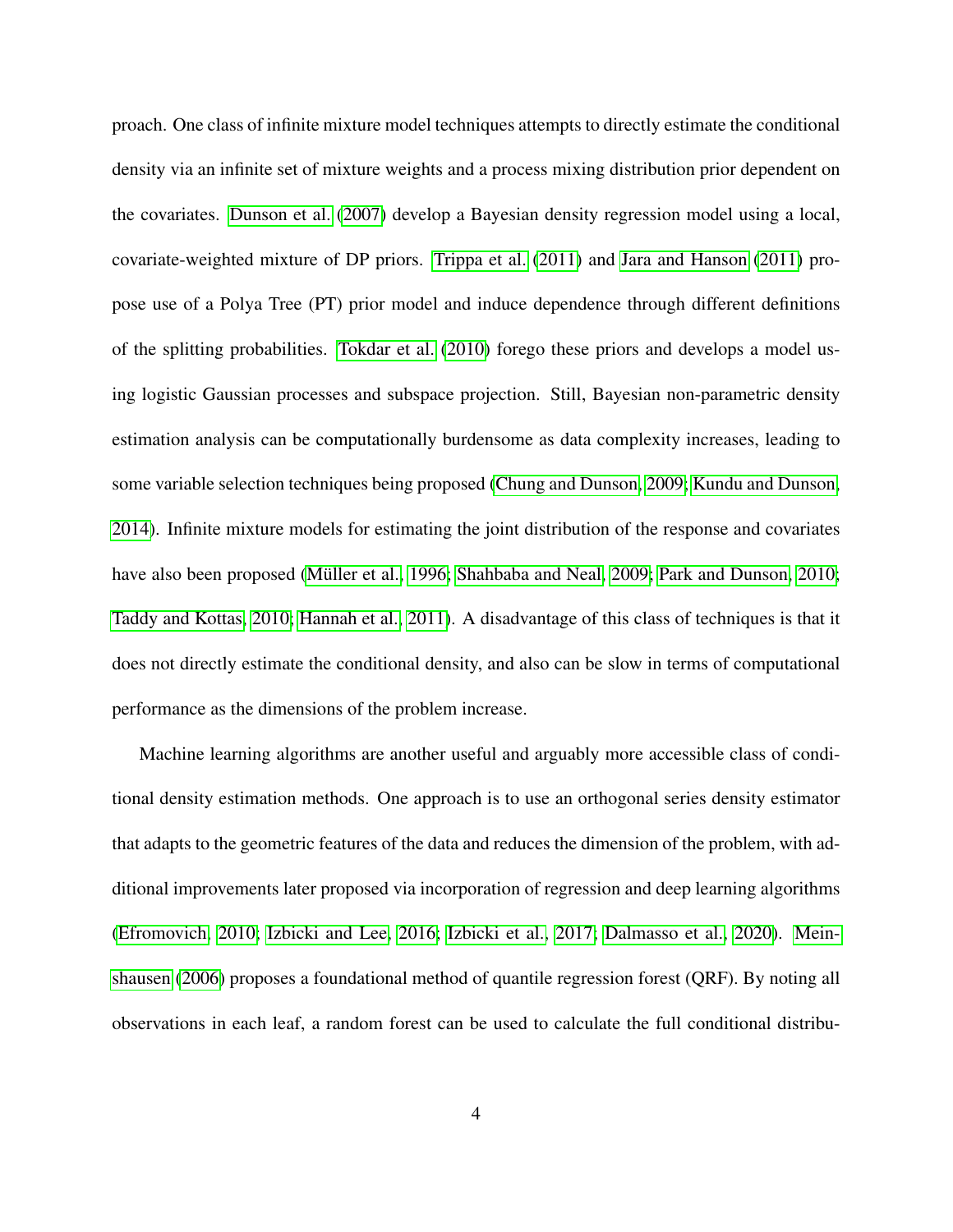tion as a weighted sum of sample quantiles across trees. Multiple conditional density estimation methods using random forests to improve on QRF accuracy and/or speed have been developed [\(Tung et al., 2014;](#page-42-6) [Hothorn and Zeileis, 2017;](#page-39-5) [Pospisil and Lee, 2018\)](#page-41-5). Recently, [Li et al.](#page-41-6) [\(2019\)](#page-41-6) proposed deep distribution regression (DDR) as a deep network learning-based conditional distribution technique. [Li et al.](#page-41-6) [\(2019\)](#page-41-6) use cutpoints to discretize the response space and apply a multi-class classification method (such as a neural network) on the resulting bins. [Li et al.](#page-41-6) [\(2019\)](#page-41-6) also give an approach which accounts for bin ordering by applying a binary classification model for each cutpoint and jointly estimating the conditional cumulative distribution function.

Similar to DDR, we consider a conditional density estimation approach to incorporate machine learning algorithms. A logistic transformation is made on the model output layer to obtain an expression of the conditional density function. The flexibility of the model specification allows for algorithms such as polynomial regression or deep learning models to be used. Our method evaluates only a single set of model parameters and simultaneously estimates the full conditional distribution. This information sharing allows our method to perform well when minimal data is available, and the relatively limited number of parameters needing to be estimated ensure computational speed for the polynomial regression model choice. The gradient calculation can quickly become intractable for complex model choices, so we incorporate theory from ecological and epidemiological statistics. [Fithian and Hastie](#page-38-3) [\(2013\)](#page-38-3) review models that can be used to evaluate presence-only survey data, including the inhomogenous Poisson process (IPP) model. We adapt the IPP framework to our data setting to justify a discrete approximation of our method for computational purposes. We also justify a special case of this method through a matched case-control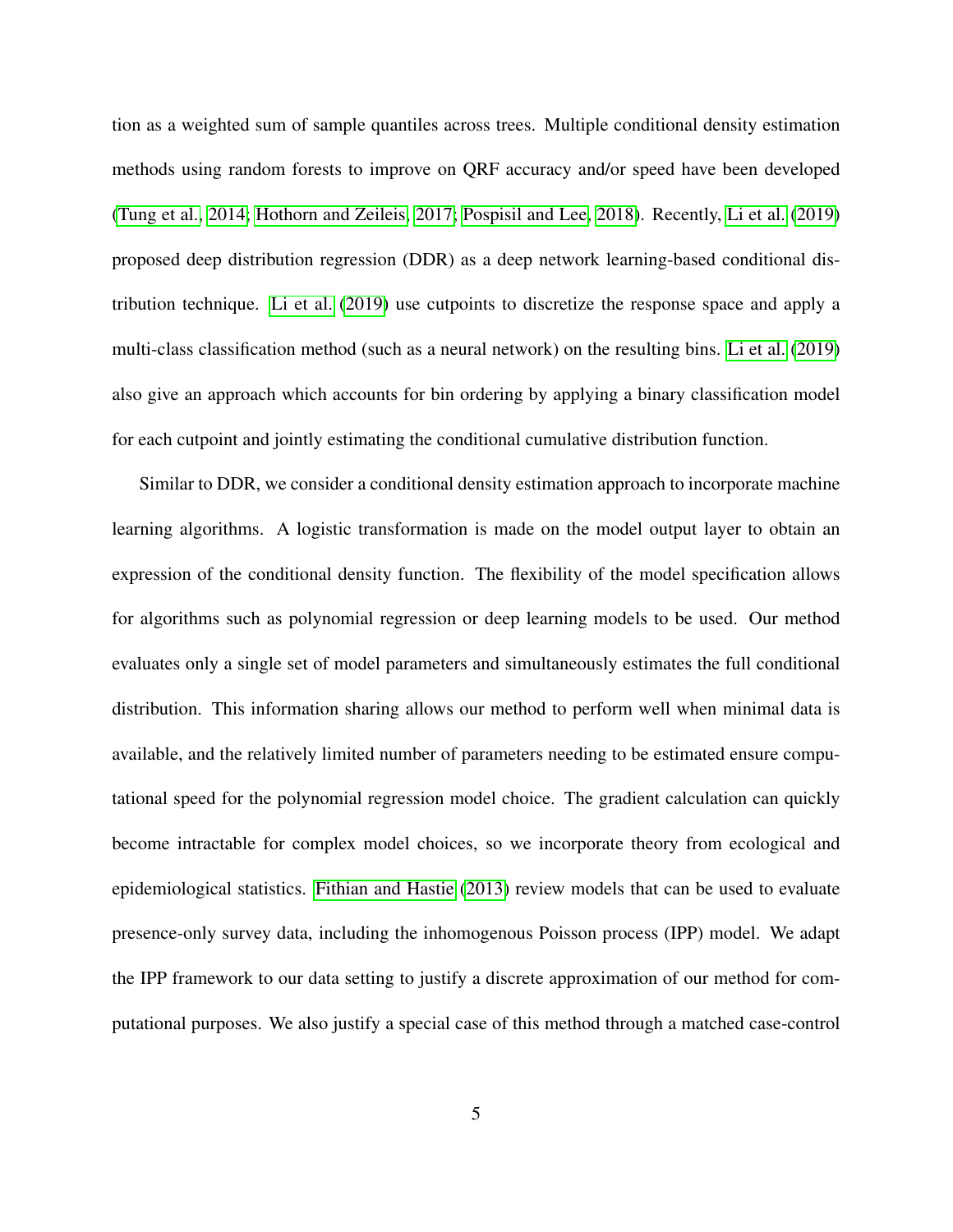context to further increase computational efficiency [\(Jarner et al., 2002\)](#page-40-4).

After a review of the method and some potential model choices, we discuss the computational considerations for its implementation. Following this, the methodological strengths and weaknesses of our method are explored with a simulation and forecasting case study, with the takeaways and next steps summarized in a discussion section.

#### 2 Methods

We are interested in approximating the conditional distribution of response variable  $Y \in \mathbb{R}$  given the covariate information  $X \in \mathbb{R}^p$ , denoted  $h(y|\mathbf{X})$ . Our method requires a lower and upper bound for the target variable, which we address through a transformation of the response variable onto the unit interval. Suppose we transform  $Y$  through a cumulative distribution function  $G$  as  $Z = G(Y|\mathbf{X}) \in [0,1]$ . Note that the transformation of Y into Z to be on the unit interval is not unique, we could instead determine an upper and lower interval bound for Y on its original scale.

In this section, we will outline our method for approximating the conditional distribution of the transformed response,  $f(z|\mathbf{X})$ , however the conditional density of the original  $h(y|\mathbf{X})$  can be recovered applying the change of variable formula as

<span id="page-5-0"></span>
$$
h(y|\boldsymbol{X}) = f(G(y)|\boldsymbol{X}) \left| \frac{\partial G}{\partial y} G(y) \right|.
$$
 (1)

If  $f(z|\mathbf{X})$  is uniformly distributed, the resulting  $h(y|\mathbf{X})$  distribution will be governed by G. In other words, G is the base predicted distribution family, as opposed to the uniform distribution if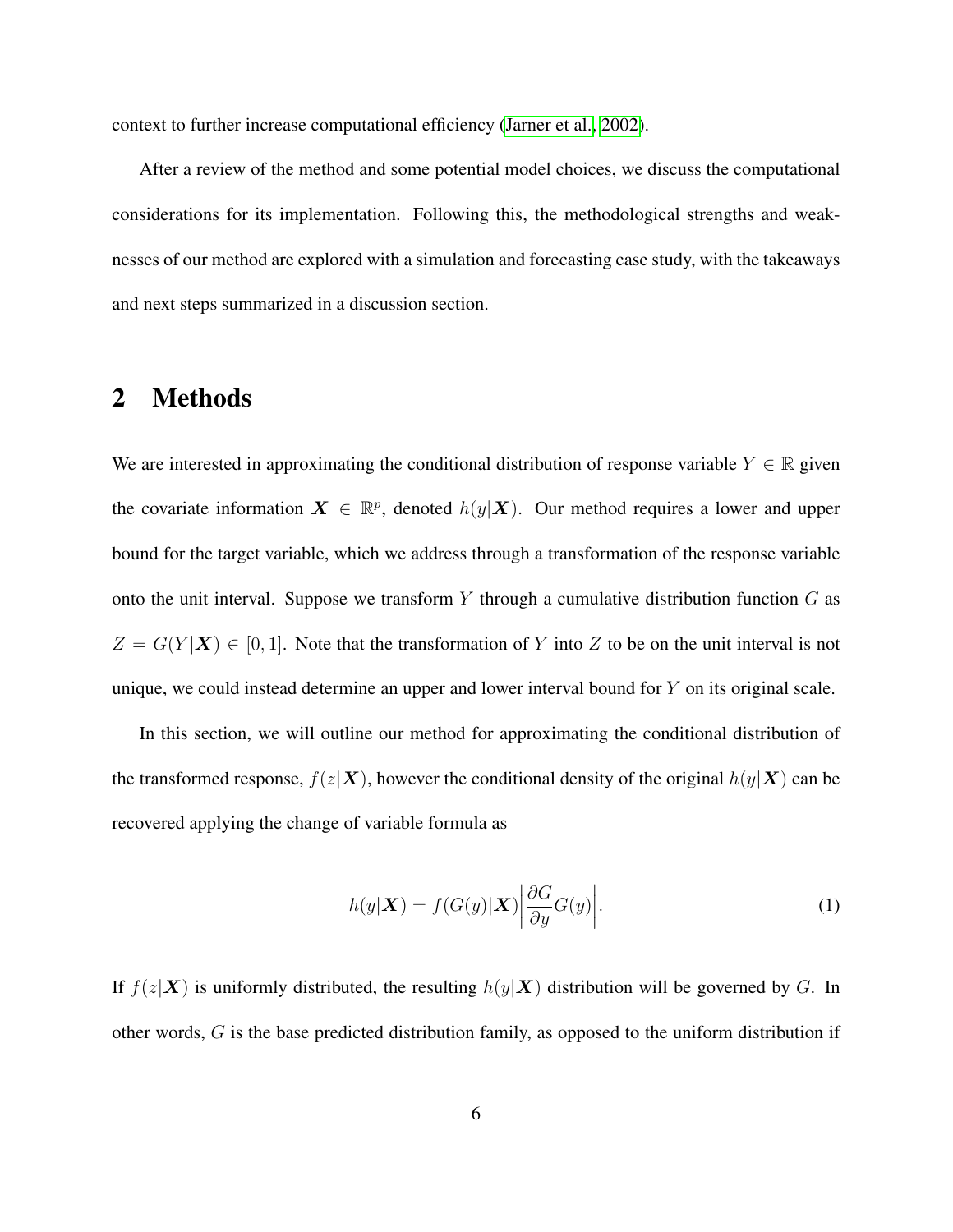no transformation of  $Y$  is made.

#### 2.1 Logistic Transformation

Let  $q(z, X)$  be a smooth function over z and X. The logistic transformation (e.g. [Lenk](#page-41-7) [\(1988\)](#page-41-7)) relates  $q(z, X)$  to  $f(z|X)$  as

<span id="page-6-0"></span>
$$
f(z|\boldsymbol{X}) = \frac{e^{q(z,\boldsymbol{X})}}{\int_0^1 e^{q(u,\boldsymbol{X})} du}.
$$
 (2)

Since  $q(z, X) = A(z, X) + B(X)$  gives the same density as  $q(z, X) = A(z, X)$ , the main effect terms for X are removed. As the support of  $q(z, X)$  is arbitrarily flexible, any smooth conditional probability density function  $f(z|\mathbf{X})$  can be modeled with this transformation. In practice, this integral may be intractable. Discrete approximation techniques are discussed in [3](#page-8-0) after introducing potential model choices.

A smooth underlying q function allows for the simultaneous estimation of a single set of model parameters. A similar logistic transformation on an underlying model was used in [Tokdar et al.](#page-42-7) [\(2012\)](#page-42-7) to develop a simultaneous quantile regression estimation method. The information sharing inherent in this approach enabled estimation of multiple quantiles concurrently, improving on previous quantile regression estimation methods.

Another advantage of this method is its flexibility. The only required  $q$  function specification is smoothness, which allows for many non-parametric model possibilities. We consider two such models in this paper which draw from machine learning ideas, a polynomial regression model and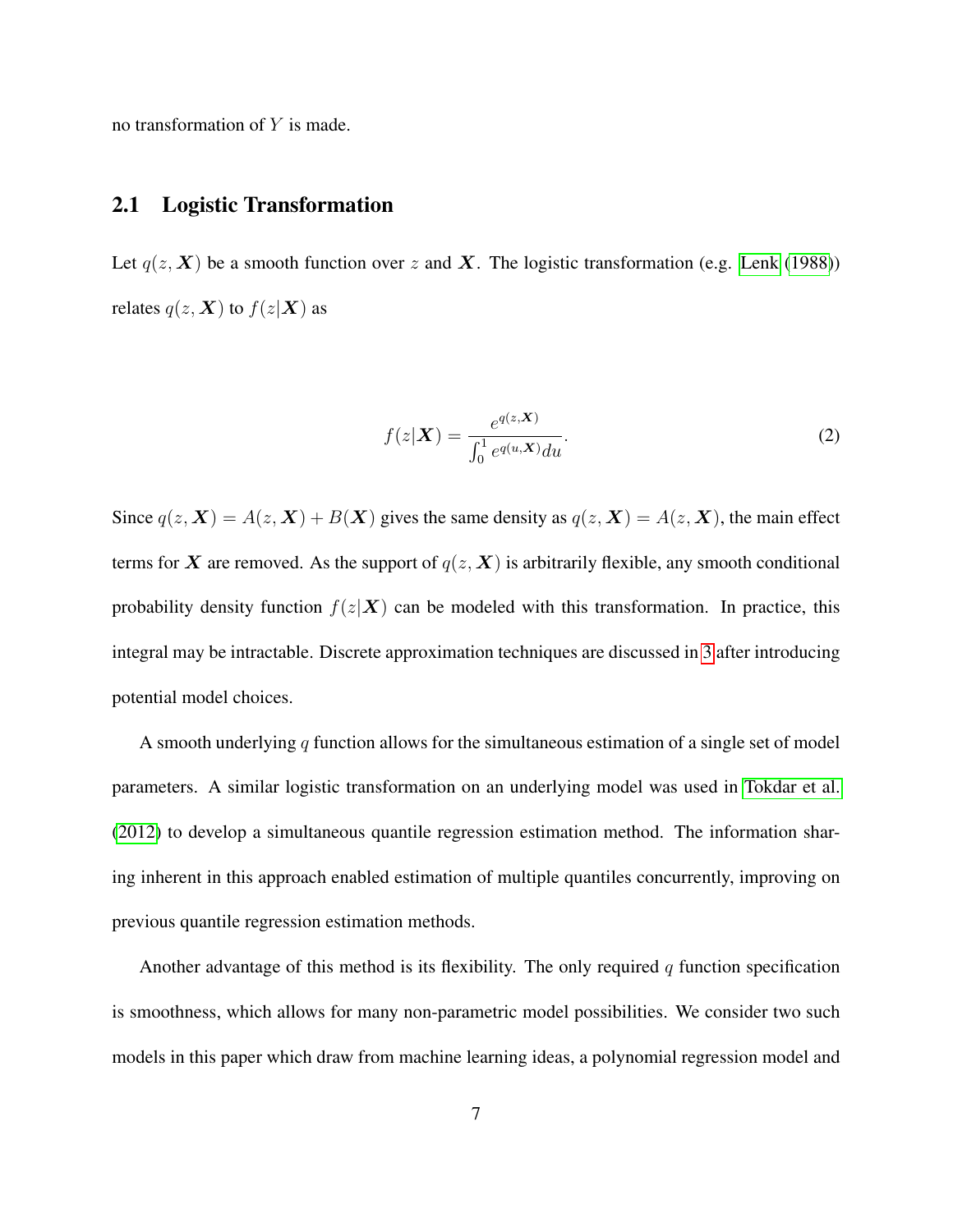a deep learning model. However, our method can easily be applied to other smooth model choices such as an additive model with splines.

#### 2.2 Polynomial Regression Model

The Weierstrass Approximation Theorem states that for any continuous real-valued function on a closed interval, there exists a polynomial function that can approximate it arbitrarily well [\(Weier](#page-42-8)[strass, 1885\)](#page-42-8). The polynomial function is therefore a logical candidate for the smooth function in our method. Let  $B$  be an integer representing the largest polynomial power used for the centered Z values, with b representing the given polynomial power. Recall  $j = 1, ..., p$  represents the covariate. Also, let  $o = 1, ..., O$  index the polynomial degree associated with the covariate terms. We let  $o = 2$  and give the second-order model as

<span id="page-7-0"></span>
$$
q(z, \mathbf{X}) = \sum_{b=1}^{B} \left[ (z - .5)^b \xi_{b0} + \sum_{j=1}^{p} \sum_{o=1}^{2} (z - .5)^b X_j^o \xi_{bjo} + \sum_{j \neq k} (z - .5)^b X_j X_k v_{bl} \right]
$$
(3)

where  $\xi_{b0}$  represents the intercept,  $\xi_{bio}$  represent the covariate coefficients, and  $v_{bl}$  represent the l interaction term coefficients. A higher order model follows this structure in the obvious way. The terms are centered by subtracting  $0.5$  to reduce collinearity, and the main effects of  $\boldsymbol{X}$  are removed because they do not affect the conditional distribution.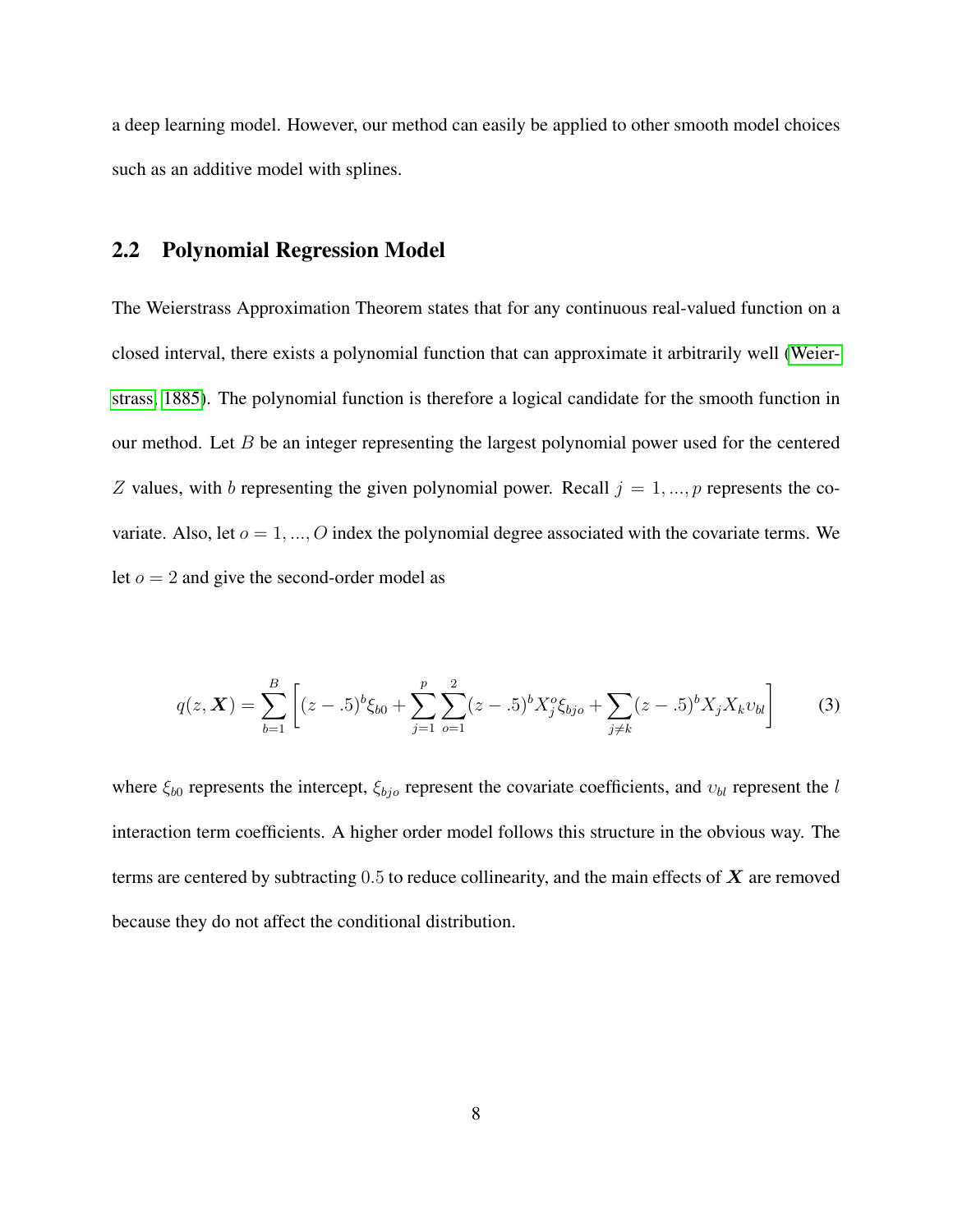#### 2.3 Deep Learning Model

A deep learning model is another natural choice for the underlying smooth function. The universal approximation theorem states that a feed-forward artificial neural network with at least one hidden layer can approximate a continuous function on a compact space arbitrarily well [\(Hornik et al.,](#page-39-6) [1989\)](#page-39-6). We propose a deep learning model with an input layer, at least one hidden layer, and an output layer. One hidden layer is given here for notational simplicity, but additional layers could be added if desired. Let  $\delta$ ,  $\gamma$ , and  $\beta$  represent the output layer, hidden layer, and input layer parameters, respectively. Let  $H$  and  $I$  represent the output and hidden layer nodes, respectively. Lastly, let  $r = 1, ..., R$  and  $t = 1, ..., T$  index the number of neurons in the hidden and output layer, respectively. The model is

$$
q(z, \boldsymbol{X}) = \sum_{t=1}^{T} \delta_t f_A(H_t), \tag{4}
$$

$$
H_t = \gamma_{0t} + \sum_{r=1}^R \gamma_{tr} f_A(I_r), \qquad (5)
$$

$$
I_r = \beta_{0r} + \beta_{1r}(z-.5) + \sum_{j=2}^{p+1} \beta_{jr} X_j,
$$
\n(6)

<span id="page-8-0"></span>where  $f_A$  is an activation function. Exponential linear unit (ELU) or rectified linear unit (ReLU) are two possible activation function options.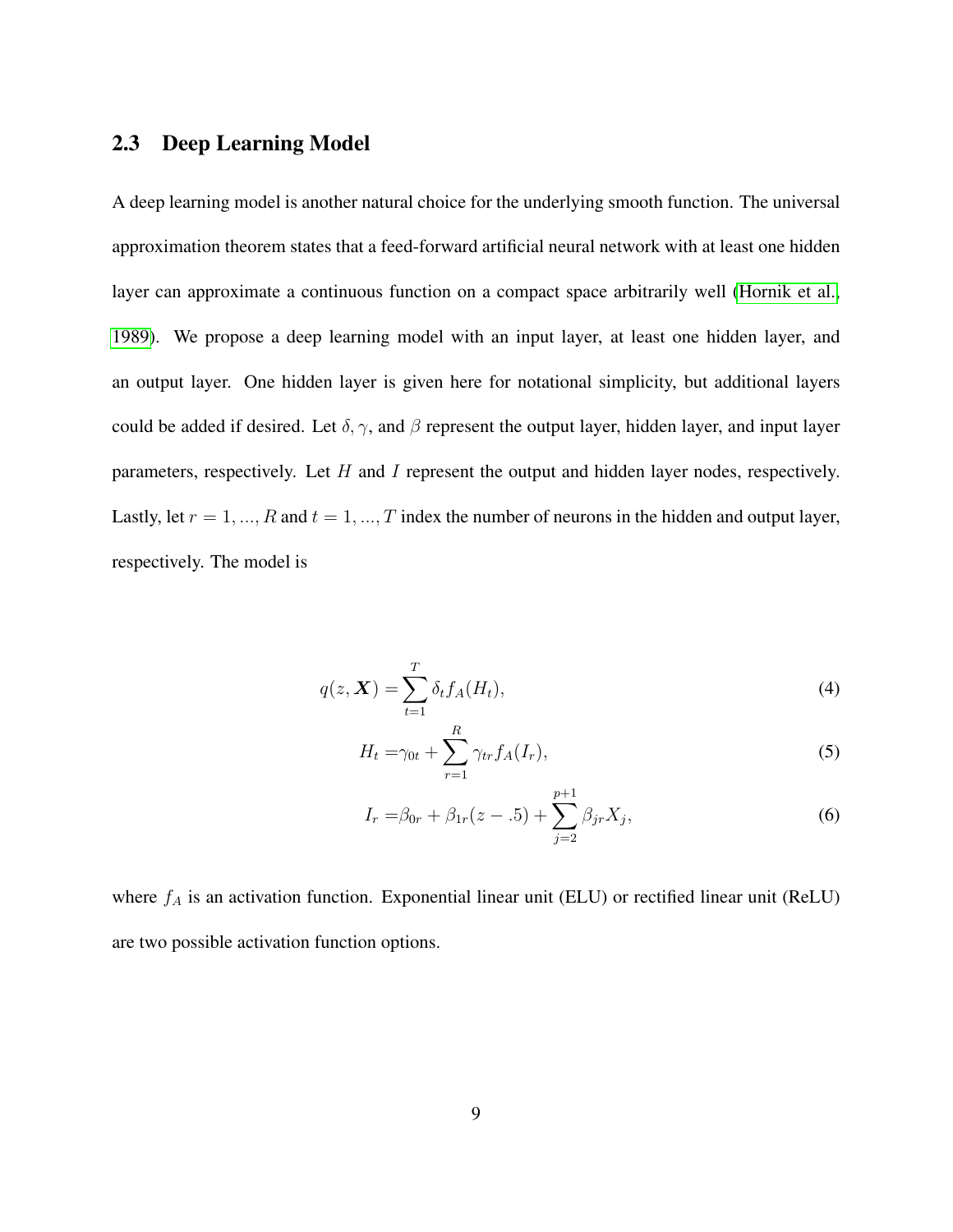# 3 Computing

#### 3.0.1 Inhomogenous Poisson Process (IPP) Approximation

The only restriction for  $q(z, X)$  is that it is smooth, potentially allowing the model to be highly complex. This model specification flexibility is an appealing feature, but can make the integral in the logistic transformation intractable. We can view our method in an inhomogenous Poisson process (IPP) model framework to justify a discrete logistic transformation which is more computationally feasible. The conditional density in [2](#page-6-0) has the form of an IPP model with domain on the unit interval [0, 1] and log-intensity  $q(z, X)$ .

[Fithian and Hastie](#page-38-3) [\(2013\)](#page-38-3) describe a discrete approximation of the IPP model, which we can apply to our context. Suppose we have a dataset with  $i = 1, ..., n$  observations. We let  $z_i$  denote the transformed response value for observation  $i$ . We can view the univariate random variable  $Z$  conditioned on  $X$  as a location on the unit interval, so we can consider the observed data as realizations of a point process over the unit interval. We follow the IPP approximation literature and propose to approximate the likelihood contribution of observation  $i$  as

<span id="page-9-0"></span>
$$
f(z_i|\mathbf{X}) \approx \frac{e^{q(z_i, \mathbf{X})}}{e^{q(z_i, \mathbf{X})} + \sum_{k=1}^{K} e^{q(z_{ik}^*, \mathbf{X})}}
$$
(7)

for  $k = 1, ..., K$ .  $z_{ik}^* \sim \text{Uniform}(0, 1)$  controls are uniquely selected for each observation. [Fithian](#page-38-3) [and Hastie](#page-38-3) [\(2013\)](#page-38-3) argue that this Monte Carlo approximation to the denominator of [2](#page-6-0) is accurate for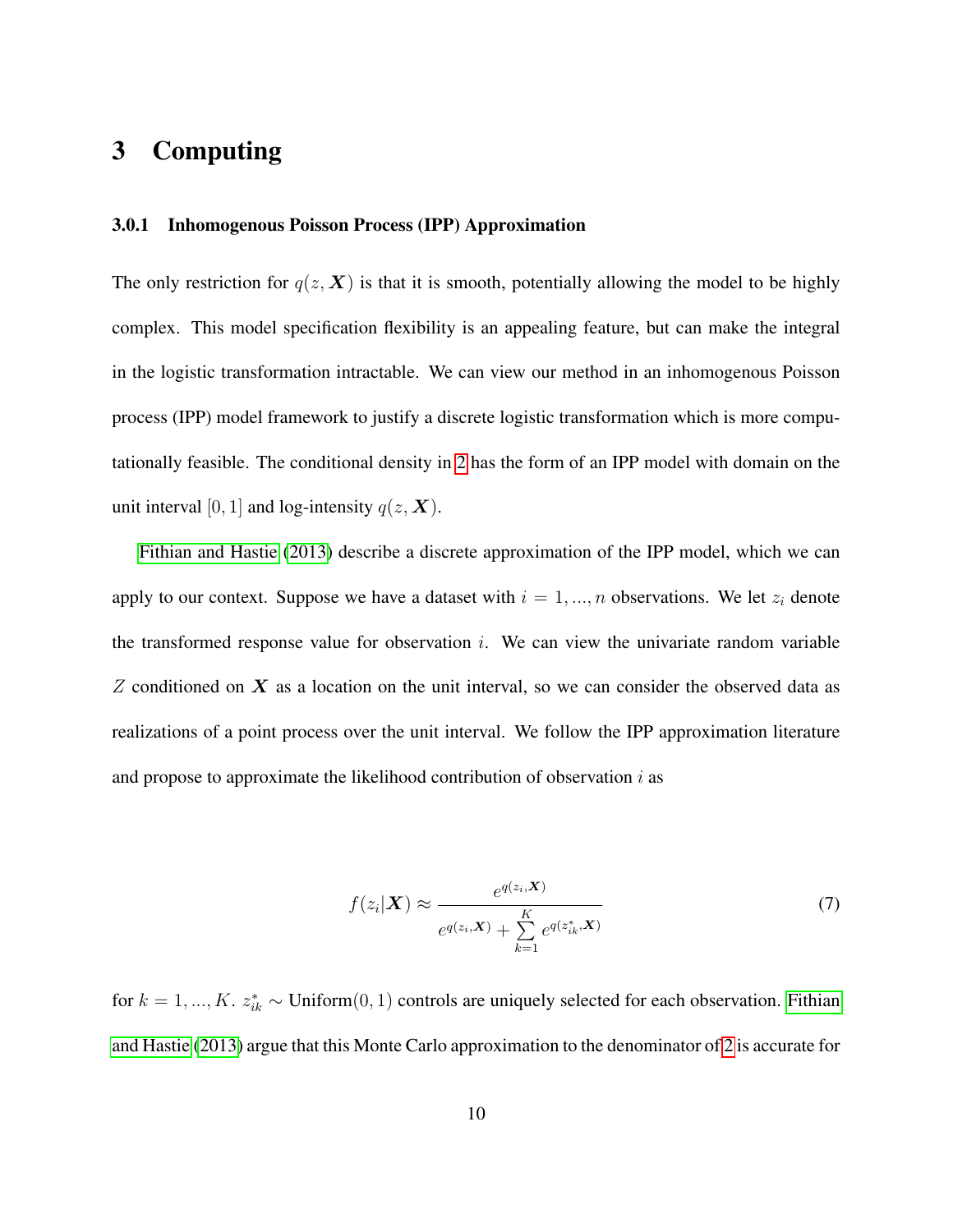sufficiently large  $K$  in terms of approximating continuous conditional densities. The main effects of X are removed for this discrete logistic transformation just as they were in [2.](#page-6-0)  $z_{ik}^*$  can instead be selected using a fixed grid across the unit interval, but we expect this choice would require a larger K unless the data is evenly spread across the response space. This even data spread is the motivation for our transformation of  $Y$  by a CDF function, as a well-defined CDF can render the transformed data roughly uniform across the unit interval.

Another view of [7](#page-9-0) is that  $z_i$  represents a sample from the location distribution of cases and the  $z_{ik}^*$  represent K matched samples from the uniform control distribution [\(Jarner et al., 2002\)](#page-40-4). As mentioned in Appendix [A,](#page-27-0) even a small  $K$  provides valid information about the  $q$  function. Thus, we can consider either the IPP approximation with large  $K$  to approximate the IPP integrated intensity and the matched case-control approximation where  $K = 1$ . We expect that a larger K value will induce more accurate parameter estimation, but at an additional computational cost that may not always be feasible.

Standard optimization methods can be employed with this approximation by minimizing the negative log likelihood objective function. Let  $\theta \in \mathbb{R}^m$  represent the parameter vector for the chosen q model, which we can write as  $q(z, X; \theta)$ . The negative log likelihood for our model is

<span id="page-10-0"></span>
$$
\ell(\boldsymbol{\theta}|Z_i, \boldsymbol{X}_i) = \sum_{i=1}^n \left\{ -q(z_i, \boldsymbol{X}_i; \boldsymbol{\theta}) + \log \left[ e^{q(z_i, \boldsymbol{X}_i; \boldsymbol{\theta})} + \sum_{k=1}^K e^{q(z_{ik}^*, \boldsymbol{X}_i; \boldsymbol{\theta})} \right] \right\} + \omega ||\boldsymbol{\theta}||^2 \qquad (8)
$$

where  $\omega \geq 0$  is a ridge penalty included to avoid model overfitting. For  $K = 1$ , the method effectively reduces to logistic regression and the polynomial model can be evaluated using penal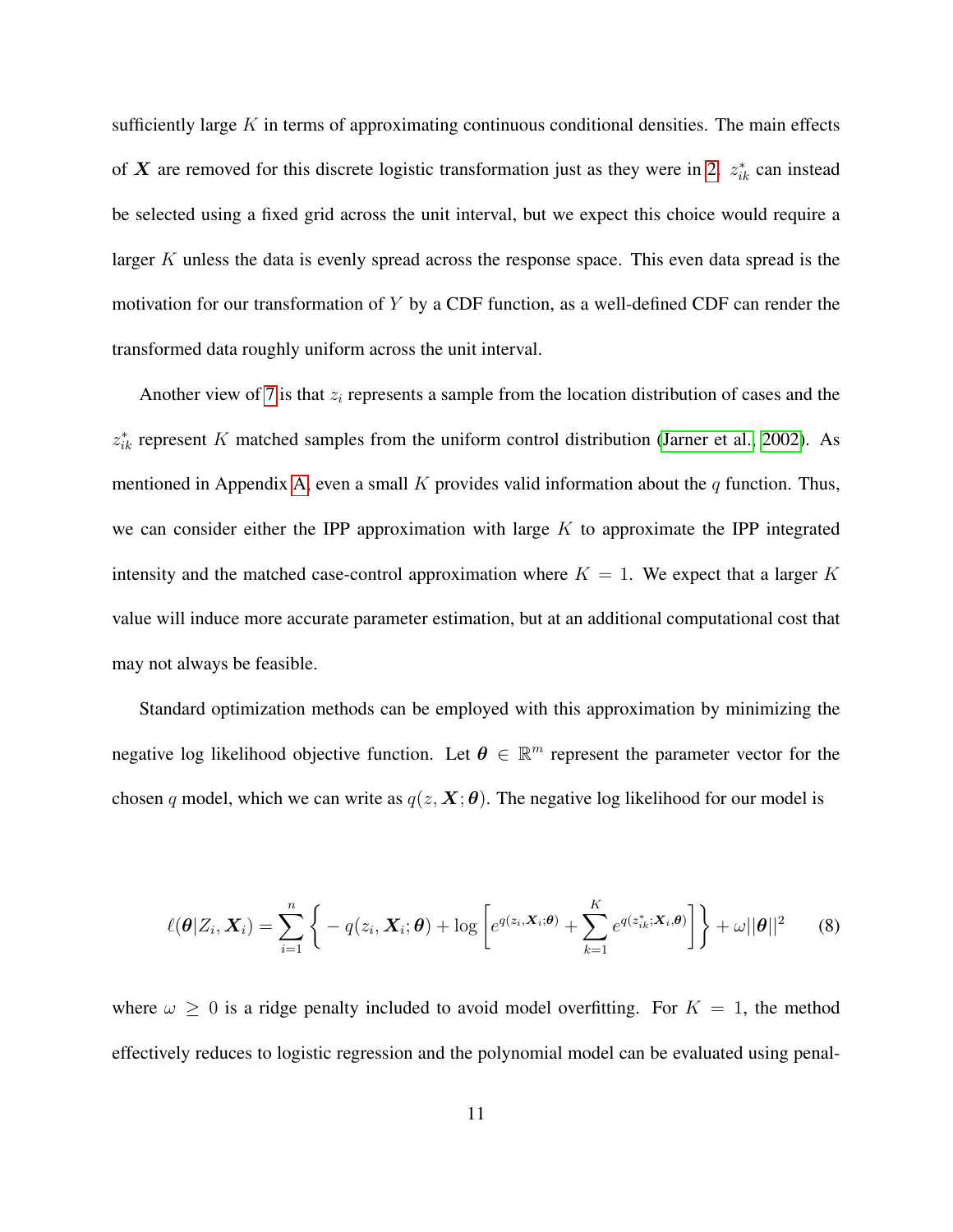ized logistic regression analysis techniques [\(Friedman et al., 2010\)](#page-38-4). This technique arrives at a solution extremely quickly, making the polynomial method very accessible for large datasets. For deep learning methods, we perform stochastic gradient descent. Details for these implementation choices can be found in Appendix [B.](#page-29-0)

Let  $l = 1, ..., L$  index a set of transformed response values. We can predict the conditional distribution at these transformed response values given covariate vector  $X$  and estimated parameter vector  $\theta = \hat{\theta}$  as

$$
f(z_l|\boldsymbol{X};\hat{\boldsymbol{\theta}}) \approx \frac{e^{q(z_l,\boldsymbol{X};\hat{\boldsymbol{\theta}})}}{\sum\limits_{j=1}^L e^{q(z_j,\boldsymbol{X};\hat{\boldsymbol{\theta}})}}.
$$
\n(9)

This can be transformed back to the original scale via [1.](#page-5-0) A key advantage of our method is its simultaneous estimation of the model parameters. This structure ensures that we implicitly share information across all of our quantile estimates. For a method like DDR with a multinomial logistic regression classification model, each bin has its own set of parameters to be evaluated (excluding one bin which serves as a reference for the others). If a bin contains few or no observations, then that bin's parameter estimates may be volatile and unreliable. A large number of cut points may be desired to approximate a continuous distribution estimate, which makes it more likely there are empty or sparsely filled bins. Our method avoids this issue by estimating parameters for only a single model, implicitly assuring information is shared across all quantile estimates. For certain model choices, another benefit of this single set of model parameters is that our method becomes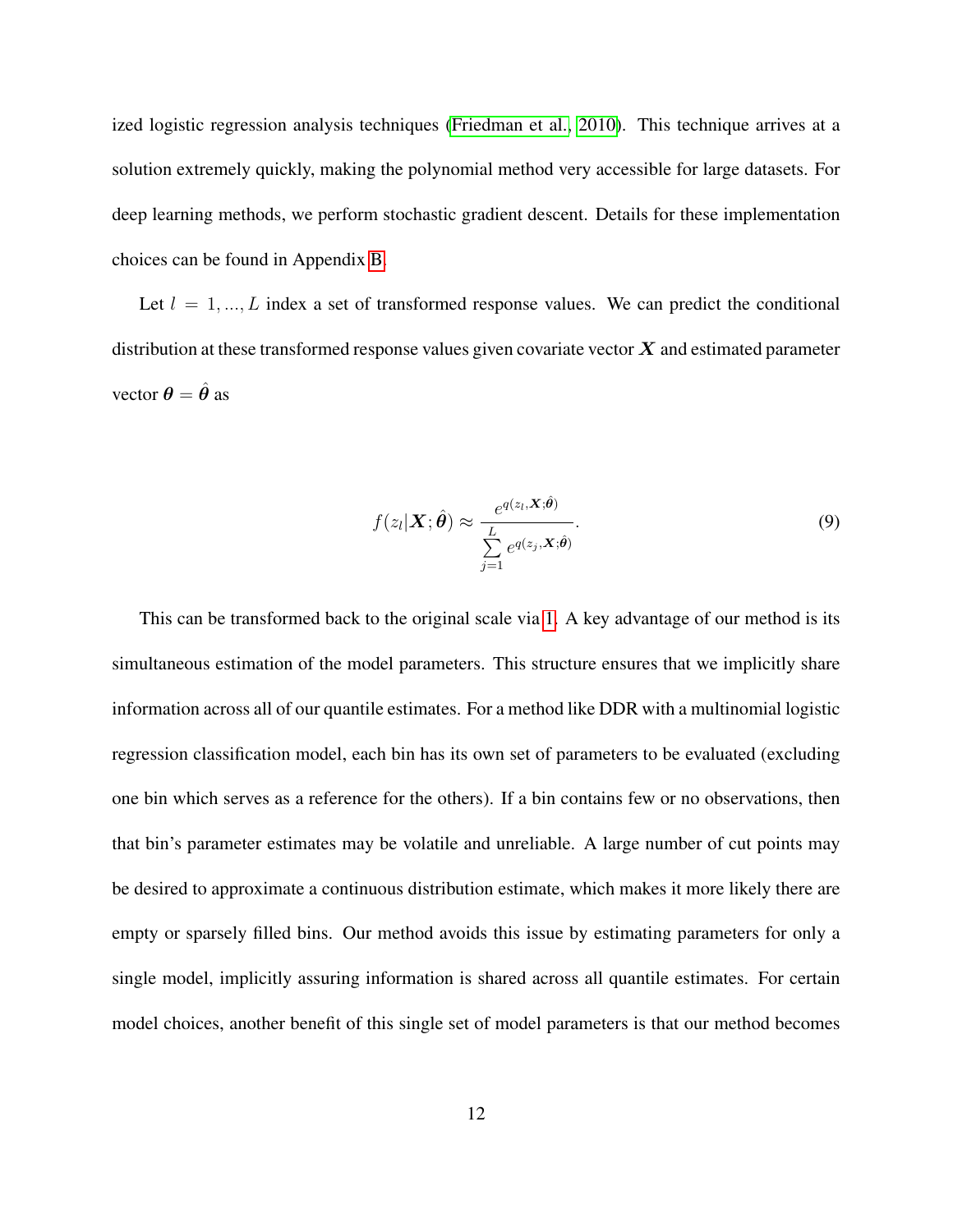computationally quicker than DDR and even QRF.

### 4 Simulation Study

We conduct a simulation study to evaluate our method against the aforementioned DDR and QRF methods [\(Meinshausen, 2006;](#page-41-4) [Li et al., 2019\)](#page-41-6). We compare these three machine learning-based methods in terms of effectiveness in predicting the conditional distribution of the target variable, explained below.

We simulate data from four distributions, first used by [Li et al.](#page-41-6) [\(2019\)](#page-41-6) for their complicated structures. Model 1 has a linear mean function, but also an error term that varies with the covariates. The other three models have a nonlinear mean function. Models 2 and 3 are mixture distributions, while Model 4 uses a skew-normal distribution for the errors. Formally, the models are specified as

- Model 1:  $Y = \mathbf{X}^T \boldsymbol{\beta}_1 + \exp(\mathbf{X}^T \boldsymbol{\beta}_2) * \epsilon$ ,
	- $X \sim \text{MVN}(0, I_5),$  $- \beta_1 \sim N(0, I_5), \beta_2 \sim N(0, 0.45I_5), \epsilon \sim N(0, 1).$
- Model 2:  $Y = [10 \sin (2\pi X_1 X_2) + 10X_4 + \epsilon_1] \pi_1 + [20(X_3 0.5)^2 + 5X_5 + \epsilon_2] (1 \pi_1),$

$$
\text{--} \ X_1, \cdots, X_{10} \stackrel{iid}{\sim} \text{Uniform}(0, 1),
$$

- $\pi_1 \sim$  Bernoulli (0.5),  $\epsilon_1 \sim N(0, 2.25)$ ,  $\epsilon_2 \sim N(0, 1)$ .
- Model 3:  $Y = [\sin(X_1) + \epsilon_1] \pi_1 + [2 \sin(1.5X_1 + 1) + \epsilon_2] (1 \pi_1),$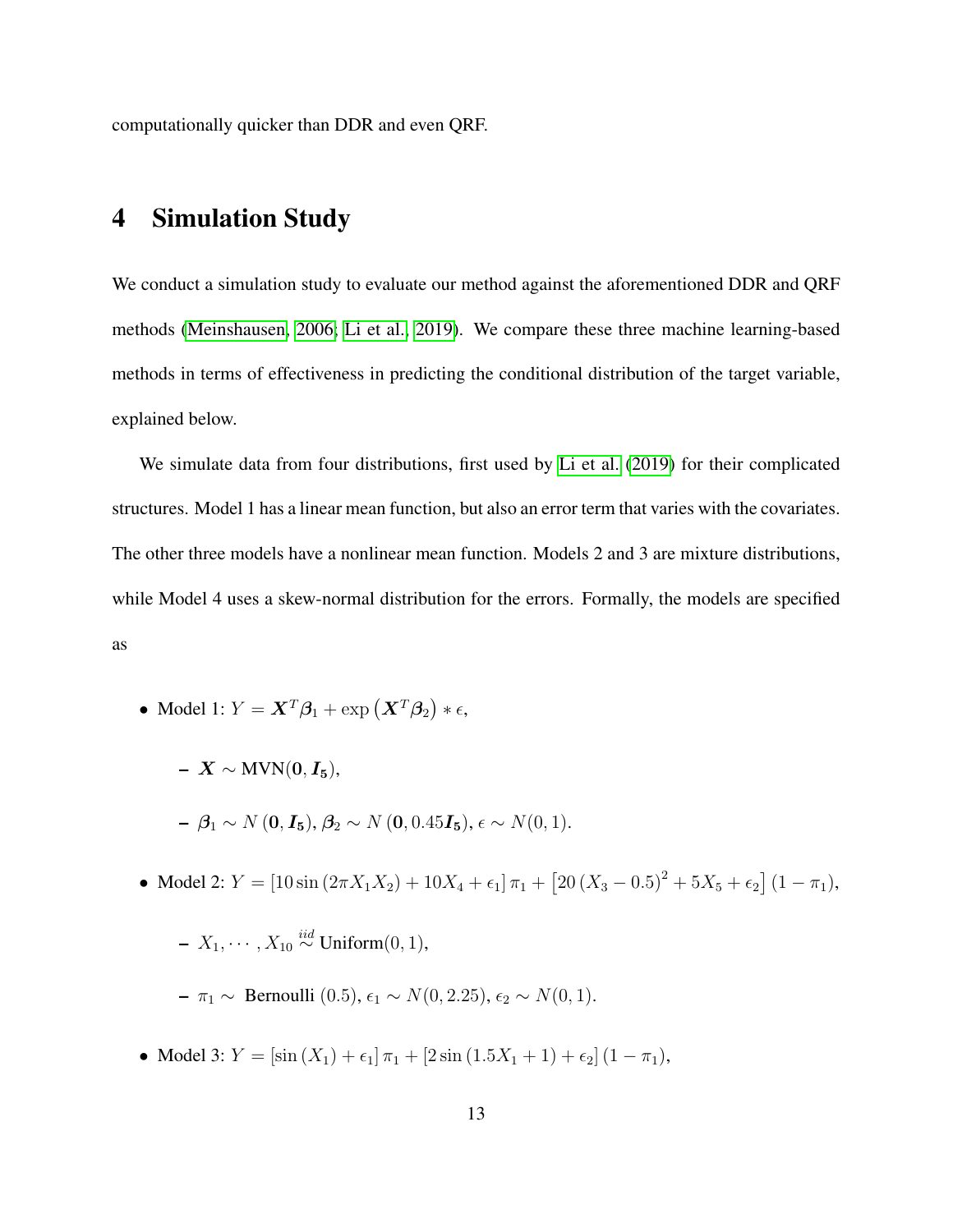– X<sup>1</sup> ∼ Uniform(0, 10),

 $- \pi_1$  ∼ Bernoulli(0.5),  $\epsilon_1$  ∼  $N(0, 0.09)$ ,  $\epsilon_2$  ∼  $N(0, 0.64)$ .

• Model 4: 
$$
Y = 10 \sin(2\pi X_1 X_2) + 20(X_3 - 0.5)^2 + 10X_4 + 5X_5 + \epsilon
$$
,

$$
- X_1, \cdots, X_{10} \stackrel{iid}{\sim} \text{Uniform}(0, 1),
$$

$$
- \epsilon \sim \text{SkewNormal}(0, 1, -5)
$$
.

For each scenario, we simulate 100 datasets of size of 200, 1000, or 4000 observations to explore the relative efficacy of our method for various sample sizes. The datasets are randomly divided into training and testing data using a 75%/25% split. The models are fit using the training data, and then the distribution for each testing dataset observation is determined. For all models, the covariate data was normalized.

To evaluate the accuracy of a distribution estimate, we first calculate the range of the training response data and further extend it by 10%. We then calculate 100 evenly-spaced cut points between the extended range boundaries. For each model, we calculate the empirical CDF value associated with every cut point to get the conditional distribution estimate for every observation. We use the divergence function associated with the continuous ranked probability score (CRPS) to evaluate method performance [\(Gneiting and Raftery, 2007;](#page-39-7) Krüger et al., 2016). The CRPS divergence is defined as

$$
d_{CRPS} = \frac{1}{N} \sum_{n=1}^{N} \int_{l}^{u} \left\{ \hat{F}(y|\boldsymbol{X}_{n}) - F(y|\boldsymbol{X}_{n}) \right\}^{2} dy.
$$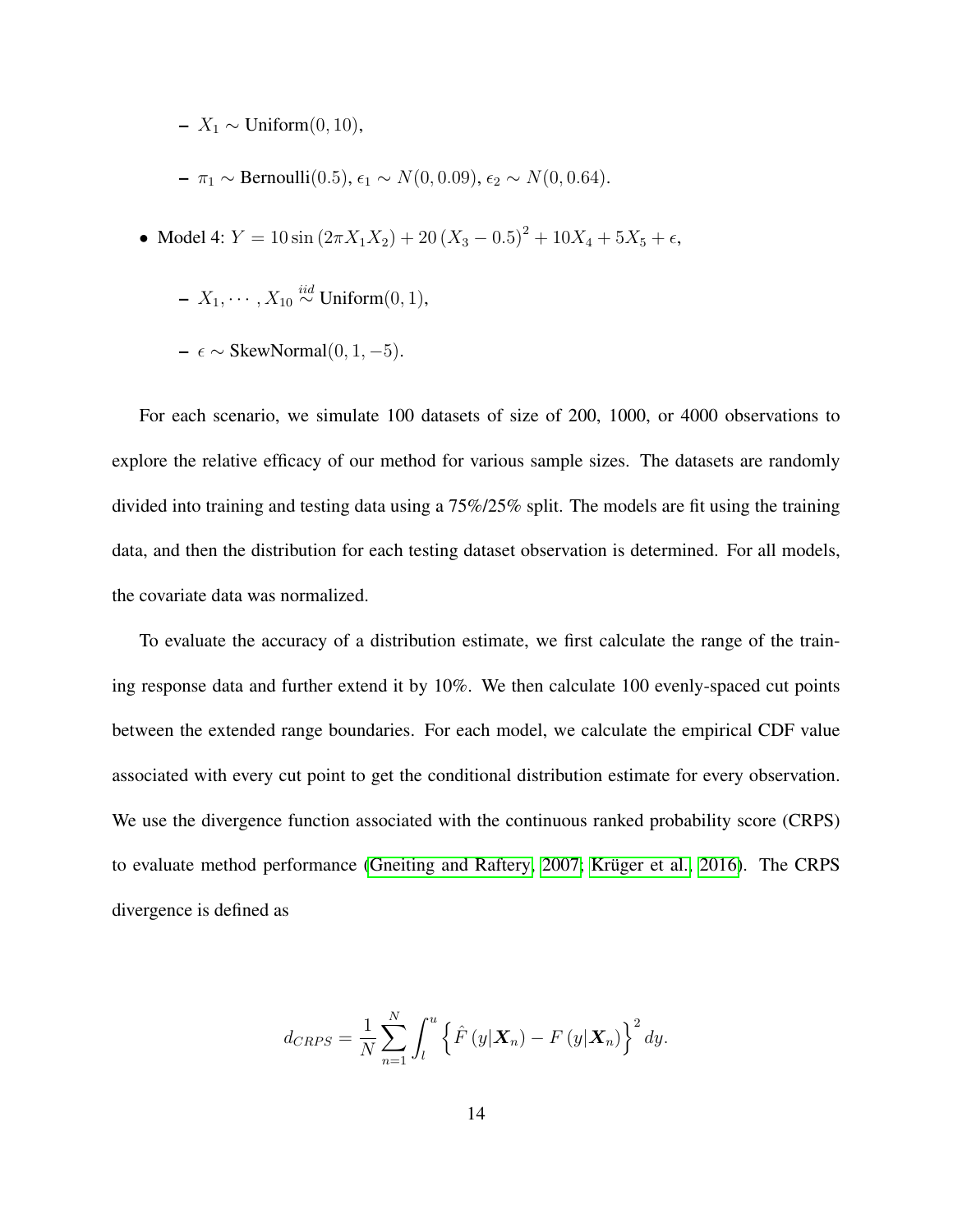This integral is approximated using 1000 evenly gridded points and the resulting approximation is normalized by the range of the data. For the simulation study, N denotes the number of testing set observations for the given scenario.

We apply a matched case-control (MCC) justified approximation with  $K = 1$  randomly selected controls to both the polynomial and deep learning models. Additionally, we apply an inhomogenous Poisson process (IPP) justified approximation with  $K = 10$  randomly selected controls to the deep learning model in the simulation scenarios with 200 observations. For the polynomial MCC approximation method, the first-order interaction terms between covariates and squared covariate terms were included in the covariate pool for Models 1, 2, and 4. For Model 3, there was only one covariate variable so no interaction terms were possible. The highest polynomial power used in the model was  $B = 3$ .

Both deep learning approximations were applied using a model structure with one hidden layer. 30 nodes feed into the hidden and output layers each and the chosen activation function was the exponential linear unit (ELU). For the polynomial and deep learning methods, we select the normal cumulative distribution function (CDF)  $\Phi$  to transform Y as  $Z = G(Y|\mathbf{X}) = \Phi\left(\frac{Y - X\beta}{\sigma}\right)$ σ  $\setminus$ and estimate mean coefficient  $\beta$  and standard deviation  $\sigma$  parameters using ordinary least squares (OLS) regression. This choice ensures that the base distribution prediction for each observation in the testing dataset is Gaussian and centered at the OLS conditional mean. A larger ridge penalty (which lessens the deviance of the parameters from each other) will influence the predicted distribution toward this base distribution.

The polynomial MCC approximation is evaluated using a penalized logistic regression method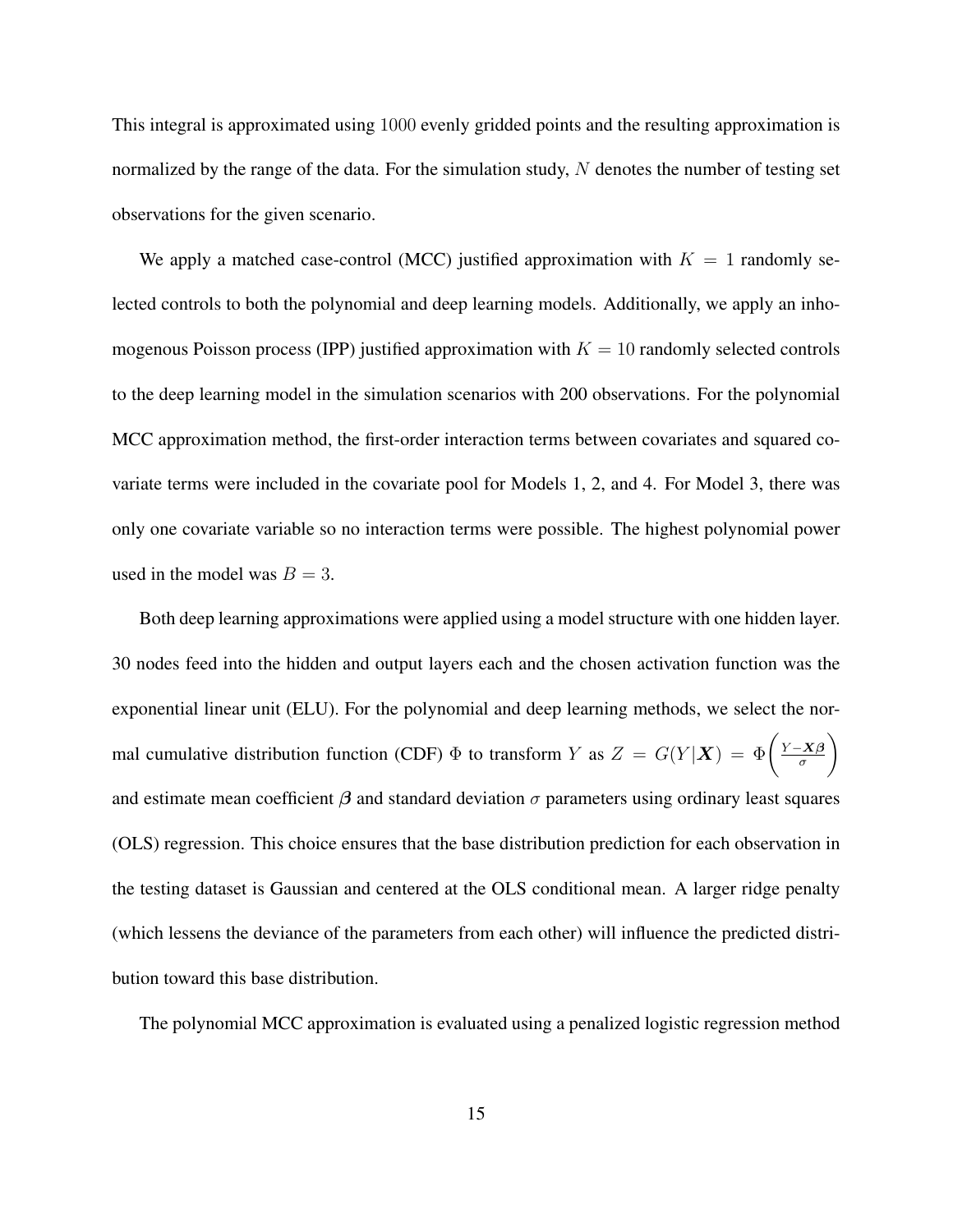while the deep learning approximations are evaluated using stochastic gradient descent. For more details on the implementation and evaluation of the models in these two methods, see Appendix [B.](#page-29-0)

The classification models for the DDR method were constructed using the deep-conditionaldistribution-regression Python package found at https://github.com/RLstat/deep-conditional-distributionregression. The joint binary cross entropy loss objective function was selected due to its superior performance over the multinomial objective function in [Li et al.](#page-41-6) [\(2019\)](#page-41-6). Models were built with a single hidden layer and a 0% dropout rate. The ELU activation function is selected for the hidden layer, with a softmax activation function applied on the output layer.

The QRF method was utilized with 500 trees were built using the quantregForest package in R. This package predicts the conditional response values associated with inputted quantiles, so 100 evenly-spaced quantiles from .00001 to .99999 were generated and the QRF models estimated the cut points associated with these quantiles.

Figure [1](#page-16-0) gives the simulation results. In general, both deep learning approximation methods performed well compared to DDR. The deep learning MCC approximation model outperformed DDR in terms of median CRPS divergence in 8 of the 12 data scenarios. The polynomial MCC approximation model performed worse against DDR by comparison, only producing a lower median CRPS divergence in 4 of the 12 scenarios.

The deep learning IPP approximation method noticeably improved the CRPS divergence results compared to the deep learning MCC method in all four scenarios with 200 observations. In Models 1, 3, and 4 with 200 observations, this approximation beat both QRF and DDR in terms of median CRPS divergence, suggesting that this deep learning approximation is more useful than the MCC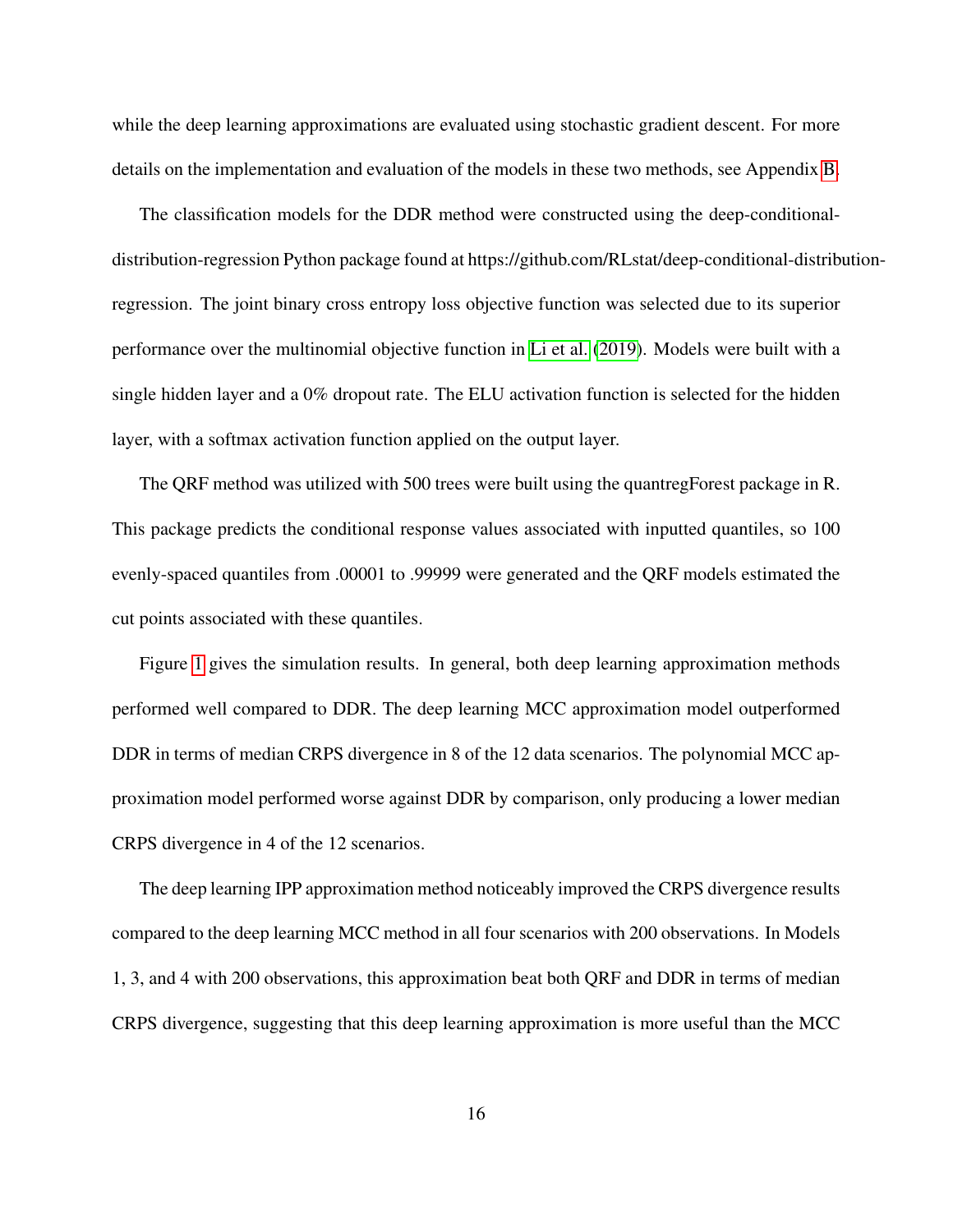<span id="page-16-0"></span>

Figure 1: A boxplot of the distribution of CRPS divergences for each model and dataset size across 100 datasets for the QRF, DDR, Deep Learning  $K = 1$ , Polynomial  $K = 1$ , and Deep Learning  $K = 10$  conditional distribution estimation methods. The y-axis scale is not synchronized across scenarios and dataset sizes.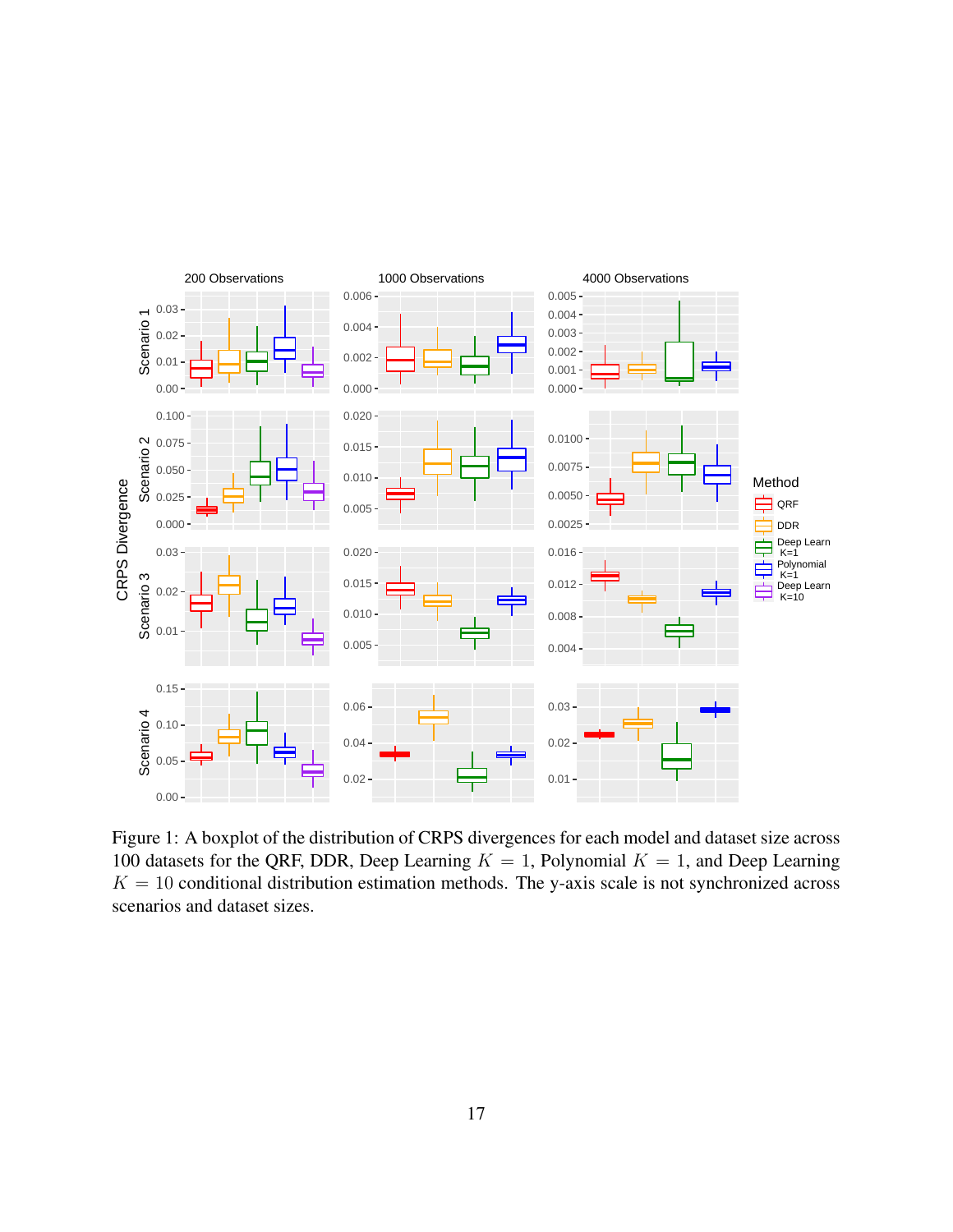approximation in situations with a small sample size.

Our deep learning MCC approximation method also outperformed QRF in terms of median CRPS divergence in 7 of the 12 scenarios, although the relative CRPS divergence ranges in Model 1 with 4000 observations suggests our method may not have produced better results in that scenario. QRF fared better than the polynomial MCC approximation model in the majority of scenarios, although the polynomial MCC approximation produced lower median CRPS divergence values across dataset sizes in Model 3.

Our deep learning method performed relatively better in terms of CRPS divergence in Models 1 and 3 compared to Models 2 and 4. Model 1 had a normal distribution structure which may have been advantageous for our method since we used the normal quantile function to transform our data. Model 3 was a mixture distribution as Model 2 was, but only had a single covariate compared to the 10 covariates in Models 2 and 4.

Table [1](#page-18-0) gives the average computation times for the polynomial and deep learning approximation methods for Model 1. The deep learning IPP approximation computation times for 1000 and 4000 observations were calculated on only 5 datasets, whereas the computation times for the other scenarios were calculated for all 100 datasets. The deep learning MCC and IPP approximations were significantly more computationally burdensome than the polynomial MCC approximation. The deep learning MCC approximation average computation time was over an hour for 4000 observations. On average, the deep learning IPP approximation for 10 controls took roughly five or six times as long to evaluate as the deep learning MCC approximation. Figure [1](#page-16-0) suggests the deep learning MCC approximation and especially deep learning IPP approximation are preferable to the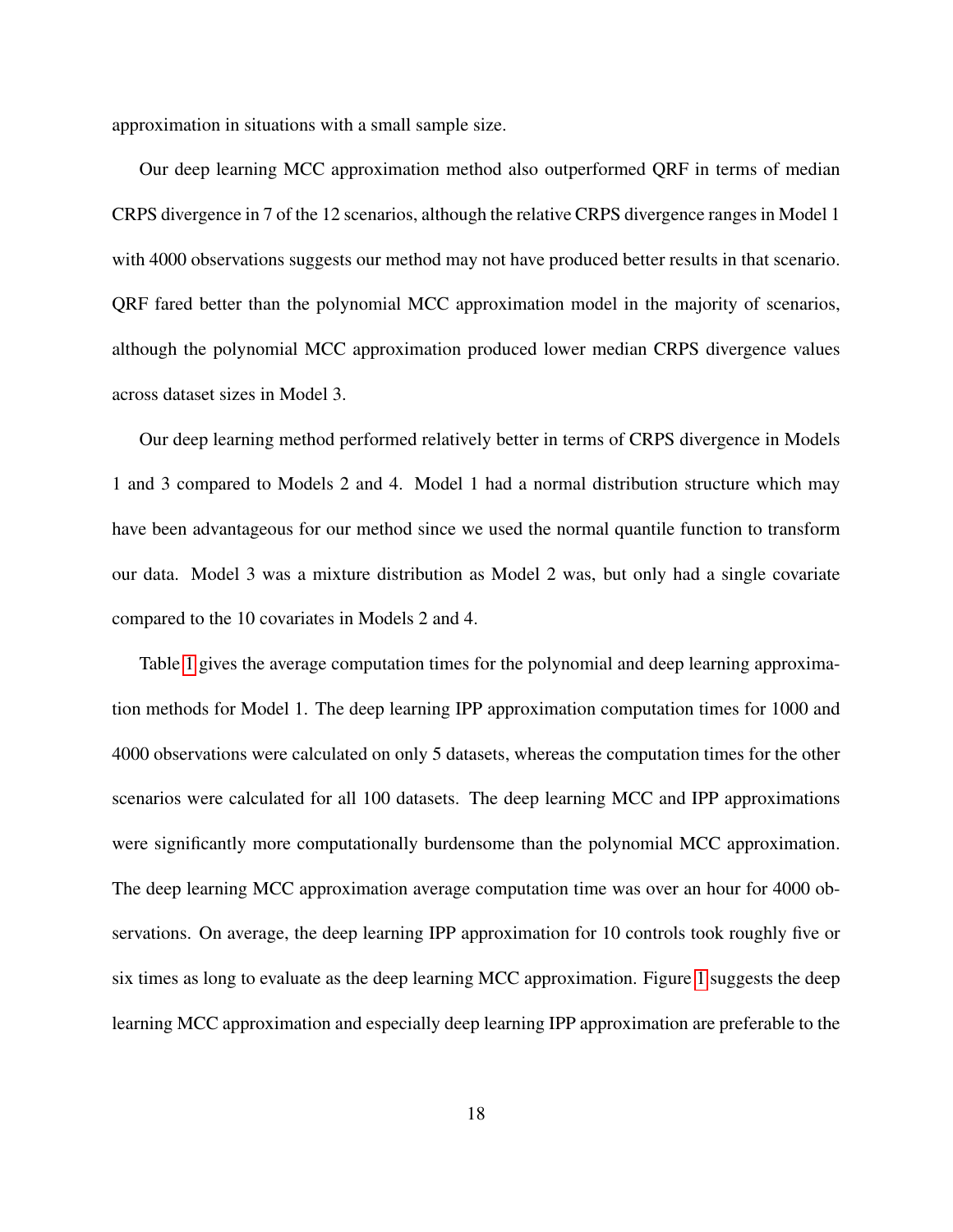<span id="page-18-0"></span>

|              | <b>Mean Computation Time</b> |               |               |  |  |
|--------------|------------------------------|---------------|---------------|--|--|
| Dataset Size | (Minutes) For Model 1        |               |               |  |  |
|              | Polynomial                   | Deep Learning | Deep Learning |  |  |
|              | $K=1$                        | $K=1$         | $K=10$        |  |  |
| 200          | 0.0002                       | 3.067         | 16.740        |  |  |
|              | (0.0002)                     | (0.144)       | (0.213)       |  |  |
| 1000         | 0.0002                       | 15.785        | 90.860        |  |  |
|              | (0.0001)                     | (0.303)       | (2.175)       |  |  |
| 4000         | 0.0005                       | 67.531        | 373.713       |  |  |
|              | (0.0001)                     | (0.572)       | (5.358)       |  |  |

Table 1: A table of the average computation times (in minutes) and associated standard errors for evaluating the data from Model 1 across all dataset sizes. The average computation times were recorded for the polynomial MCC approximation ( $K = 1$ ), deep learning MCC approximation  $(K = 1)$ , and deep learning IPP approximation  $(K = 10)$  conditional distribution estimation methods. The average computation times and standard errors for the deep learning IPP approximation method for 1000 and 4000 observations were calculated using only the first 5 datasets due to the burdensome evaluation time. The average computation times and standard errors for the remaining scenarios were calculated over all 100 datasets. The polynomial MCC approximation method was evaluated using penalized logistic regression, whereas the deep learning IPP approximation methods were evaluated using stochastic gradient descent.

polynomial MCC approximation for conditional distribution estimation in many data scenarios,

however it may not be as readily scalable to larger datasets. On the contrary, the increase in com-

putation time from 200 observations to 4000 observations for the polynomial MCC approximation

was negligible. The polynomial MCC approximation is easily applicable to large datasets in data

<span id="page-18-1"></span>scenarios where the deep learning approximations are computationally unfeasible.

## 5 Application To Tropical Cyclone Intensity Forecasting

We apply our method to calibrate short-term tropical cyclone wind intensity forecasts. A conditional distribution estimation approach to this problem could provide additional context on response distribution features to better inform policy decisions compared to a point estimate ap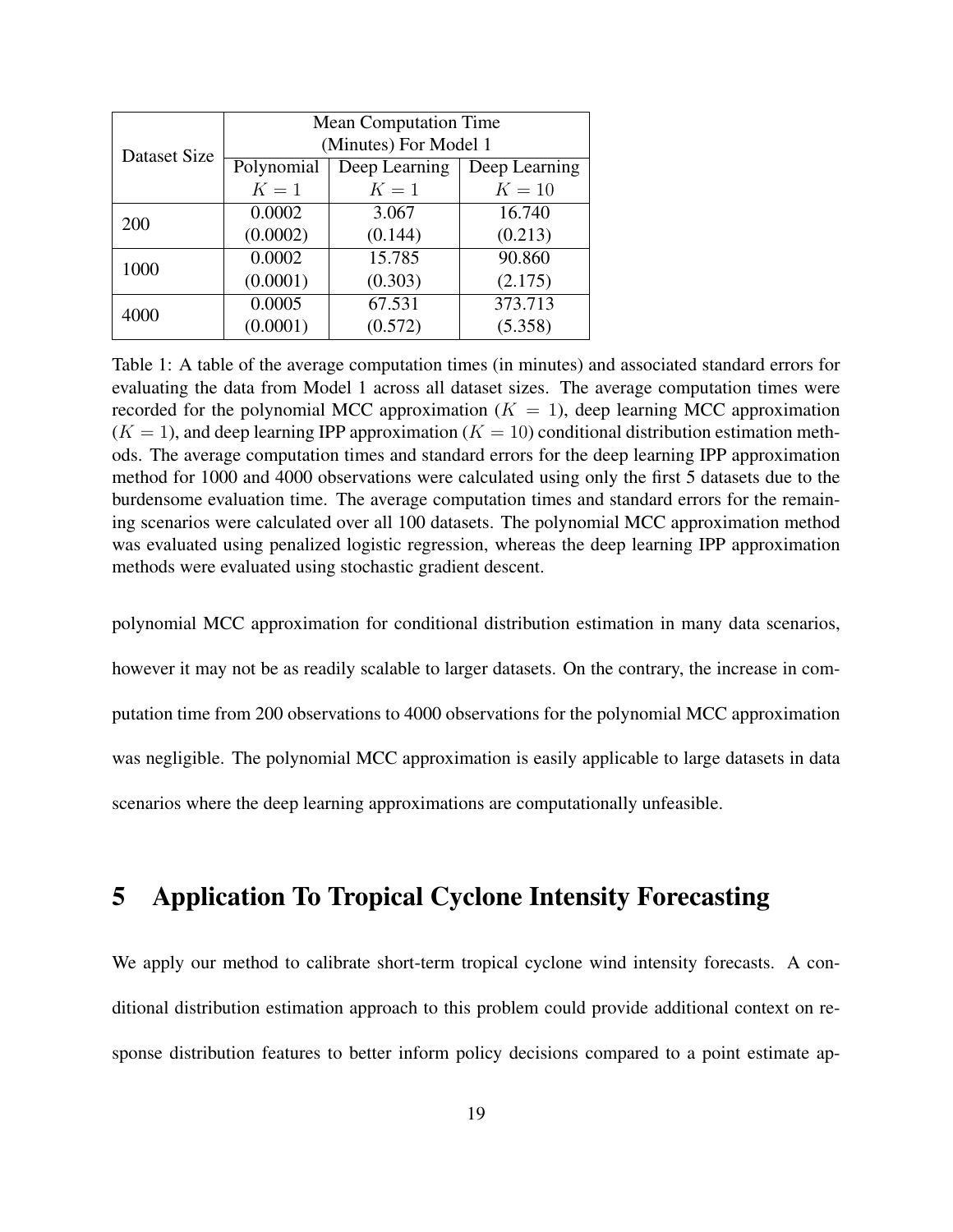proach [\(Cloud et al., 2019\)](#page-37-6). Our data comes from Hurricane Weather Research and Forecasting (HWRF) Model, developed and maintained by the U.S. Environmental Modeling Center (EMC) [\(Biswas et al., 2017\)](#page-37-7). HWRF is a deterministic atmosphere-ocean model used for hurricane research and forecasting. The HWRF model includes a forecasted maximum 10-meter wind speed value which is designated as the covariate of interest. The actual maximum 10-meter wind speed value is the response variable. Covariate and response information are recorded up to four times a day for each day a tropical cyclone is active in 6 hour increments. At each time point, forecasted covariate data and response data are given for up to 96 hours into the future by 3 hour increments.

The full dataset contains information from 65 tropical cyclones located around the Atlantic Seaboard between 2013 and 2017. For this application, we focus on lag 3 and lag 6 forecast predictions and subset the overall dataset of 45,639 observations to obtain two smaller datasets of 1,383 observations each for only these lag times. Observations with missing response values were removed. The final lag 3 and lag 6 datasets each had 1,267 observations.

The polynomial regression method was implemented using the MCC approximation with a single control,  $K = 1$ . The highest polynomial power used in the polynomial model was  $B = 3$ , and the quadratic covariate term was included in the covariate matrix. The deep learning method was implemented using an IPP approximation with  $K = 20$ . The deep learning model was built with a single hidden layer, where 15 nodes feed into the hidden and output layers each, and uses an ELU activation function. The polynomial model was evaluated using penalized logistic regression and the deep learning model was evaluated using mini-batch stochastic gradient descent. For both methods, a variety of ridge penalties were considered. A ridge penalty of 0.000001 was selected for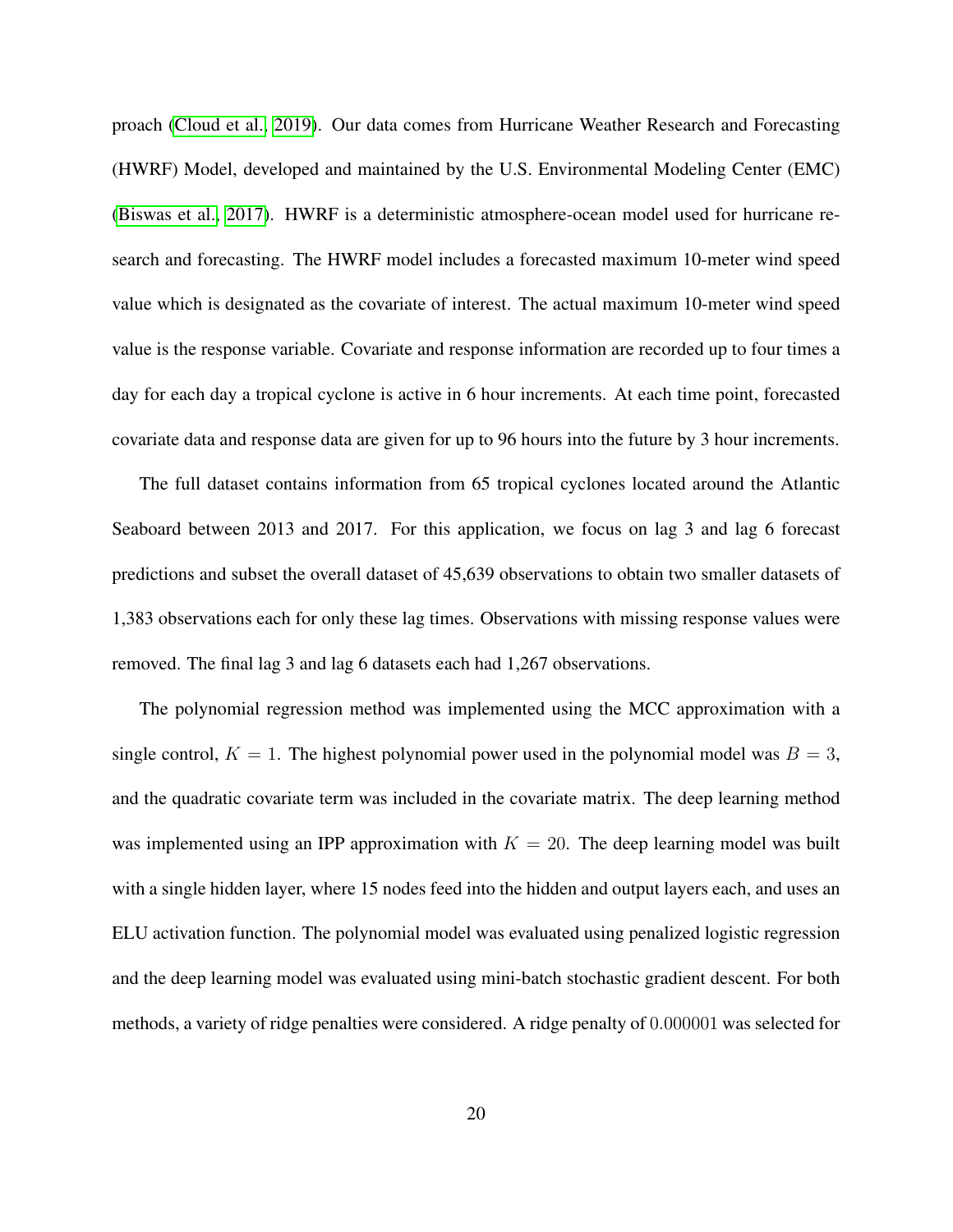the deep learning method for both lags and the polynomial method for lag 3, and a ridge penalty of 0.0005 was selected for the polynomial method for lag 6. For the deep learning method, a variety of initial learning rates were also considered, with the optimally tuned models using an initial learning rate of 1 for both lags. Further details on how these models were fit are given in Appendix [B.](#page-29-0)

The QRF model was built using 500 trees and evaluated using the quantregForest R package. The DDR method was run using a deep learning classification model and evaluated in Python using the deep-conditional-distribution-regression package. The model had one hidden layer with 15 nodes and a 0% dropout rate to mimic the deep learning approximation model specifications. The joint binary cross entropy loss objective function was selected. The ELU activation function was applied to the hidden layer, with the softmax activation function used for the output layer. As in the simulation study section, we select a normal CDF to transform Z and estimate the CDF parameters using OLS regression.

The tropical cyclones were randomly assigned to one of five folds, and 5-fold cross validation was performed. For each fold, we calculate the CRPS of the testing set to evaluate method performance as the CRPS divergence is unavailable without knowledge of the true distribution [\(Matheson and Winkler, 1976;](#page-41-8) [Hersbach, 2000\)](#page-39-8). CRPS is defined as

$$
CRPS = \frac{1}{N} \sum_{n=1}^{N} \int_{l}^{u} \left\{ \hat{F}(y|\boldsymbol{X}_{n}) - I(y \geq Y_{n}) \right\}^{2} dy.
$$

As with the CRPS divergence evaluation, the integral is approximated using 1000 evenly-gridded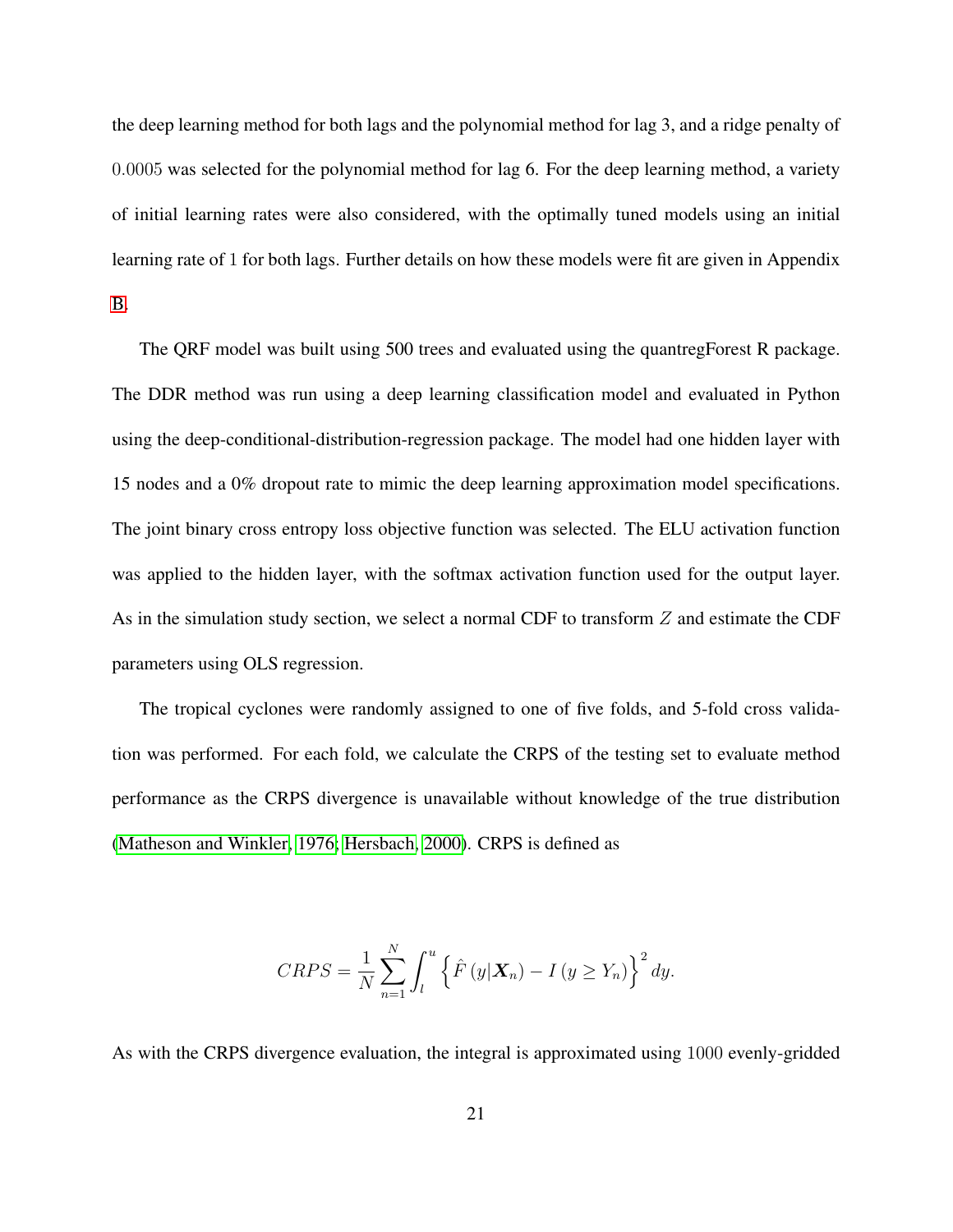<span id="page-21-0"></span>

| <b>Response Lag Time</b> | <b>Method</b> |            |            |               |
|--------------------------|---------------|------------|------------|---------------|
|                          | <b>ORF</b>    | <b>DDR</b> | Polynomial | Deep Learning |
| 3 Hour Lag               | 0.0247        | 0.0288     | 0.0218     | 0.0212        |
|                          | (0.0037)      | (0.0096)   | (0.0023)   | (0.0022)      |
| 6 Hour Lag               | 0.0293        | 0.0299     | 0.0267     | 0.0258        |
|                          | (0.0043)      | (0.0070)   | (0.0032)   | (0.0033)      |

Table 2: The 5-fold mean CRPS values for each lag time for the QRF, DDR, polynomial MCC approximation ( $K = 1$ ), and deep learning IPP approximation ( $K = 20$ ) conditional distribution estimation methods.

points and the resulting approximation is normalized by the range of the data. For this application, N refers to the number of observations in the given testing fold.

Table [2](#page-21-0) gives the average CRPS across folds and the accompanying standard error for each method. Our polynomial and deep learning approximation methods outperform QRF and DDR by these metrics. Additionally, the deep learning IPP approximation slightly outperforms the polynomial MCC approximation in terms of average CRPS. The lag 6 predictions result in a higher average CRPS for each method than the lag 3 predictions, due to the increased difficulty of forecasting further into the future.

As a comparison, the 5-fold mean CRPS value for the conditional Gaussian distribution evaluated via OLS estimation was calculated. The OLS-predicted mean CRPS values were 0.0220 (with standard error 0.0020) and 0.0269 (with standard error 0.0026) for lag 3 and lag 6, respectively. The deep learning IPP approximation and polynomial MCC approximation both outperform these estimated average CRPS values, although the improvement made by the polynomial MCC approximation is very slight.

Figure [2](#page-22-0) displays the deep learning IPP approximation conditional response distribution predictions for lag 3 and lag 6 when using all of the training data. The lag 3 predicted quantiles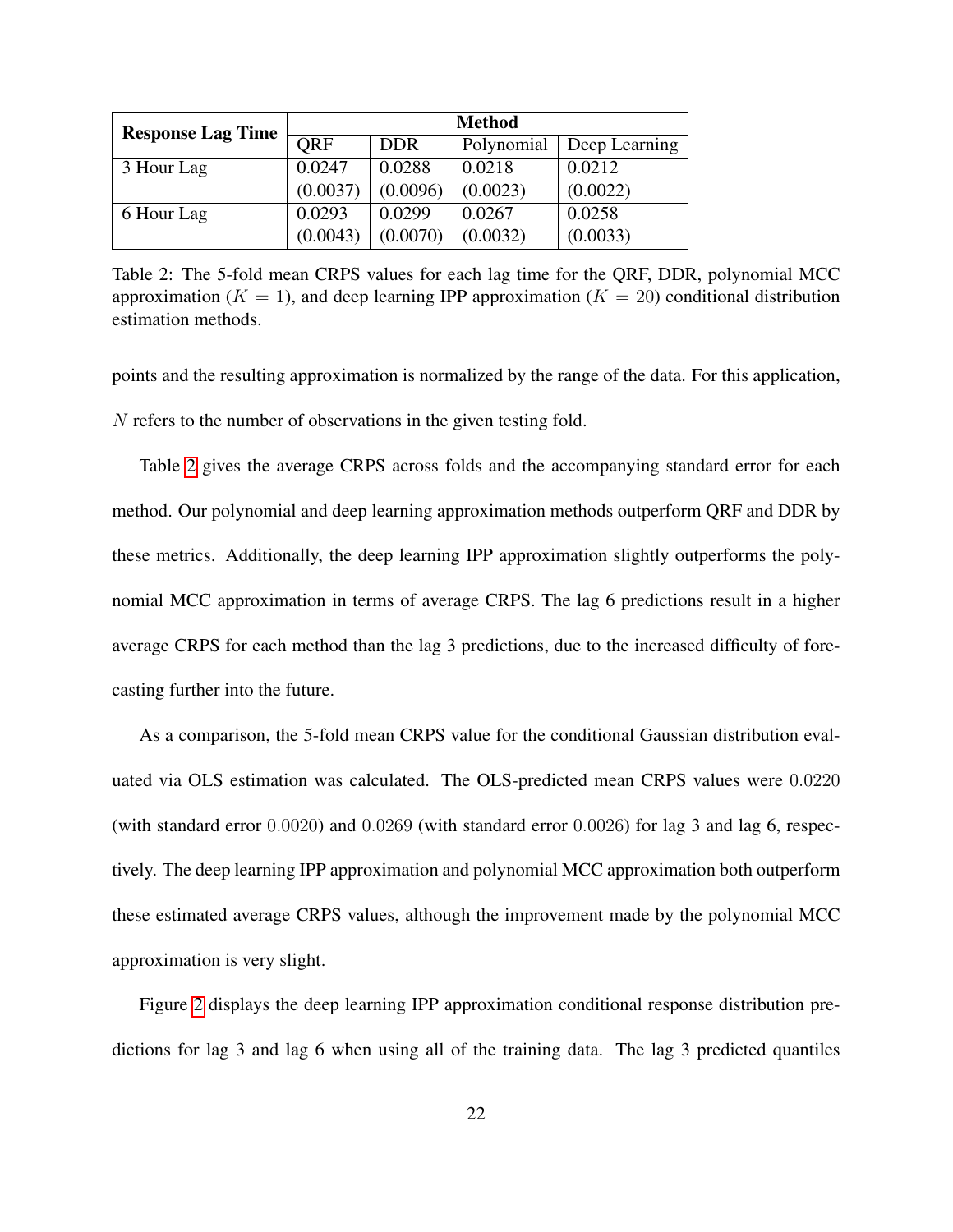<span id="page-22-0"></span>

Figure 2: Deep learning IPP approximation ( $K = 20$ ) conditional maximum 10-meter wind speed distribution predictions for lag 3 and 6 using model constructed with all available data. Estimated conditional response probabilities for 100 equally spaced quantiles sequenced between 0.5 and 99.5 are displayed with linear interpolation between quantiles. The 0.5th and 99.5th quantile density function values are rounded to 0.  $Pr(Y = y|X)$  refers to the relative probability that the maximum 10-meter wind speed  $Y = y$  occurs given the HWRF-forecasted maximum 10-meter wind speed value X.  $Y|X$  refers to the conditional response value Y given the covariate X.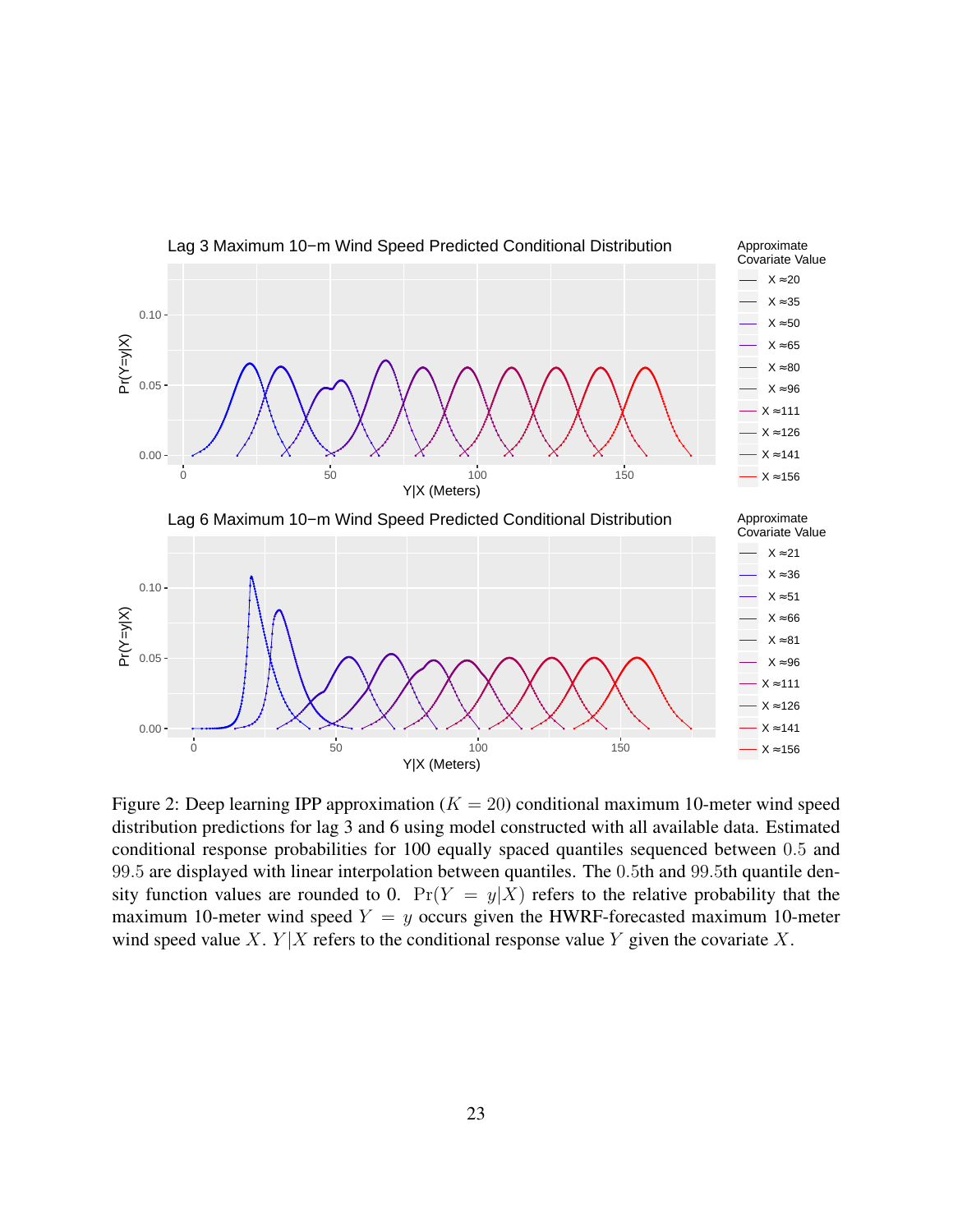<span id="page-23-0"></span>

Figure 3: Polynomial MCC approximation ( $K = 1$ ) conditional maximum 10-meter wind speed distribution predictions for lag 3 and 6 using model constructed with all available data. Estimated conditional response probabilities for 100 equally spaced quantiles sequenced between 0.5 and 99.5 are displayed with linear interpolation between quantiles. The 0.5th and 99.5th quantile density function values are rounded to 0.  $Pr(Y = y|X)$  refers to the relative probability that the maximum 10-meter wind speed  $Y = y$  occurs given the HWRF-forecasted maximum 10-meter wind speed value X.  $Y|X$  refers to the conditional response value Y given the covariate X.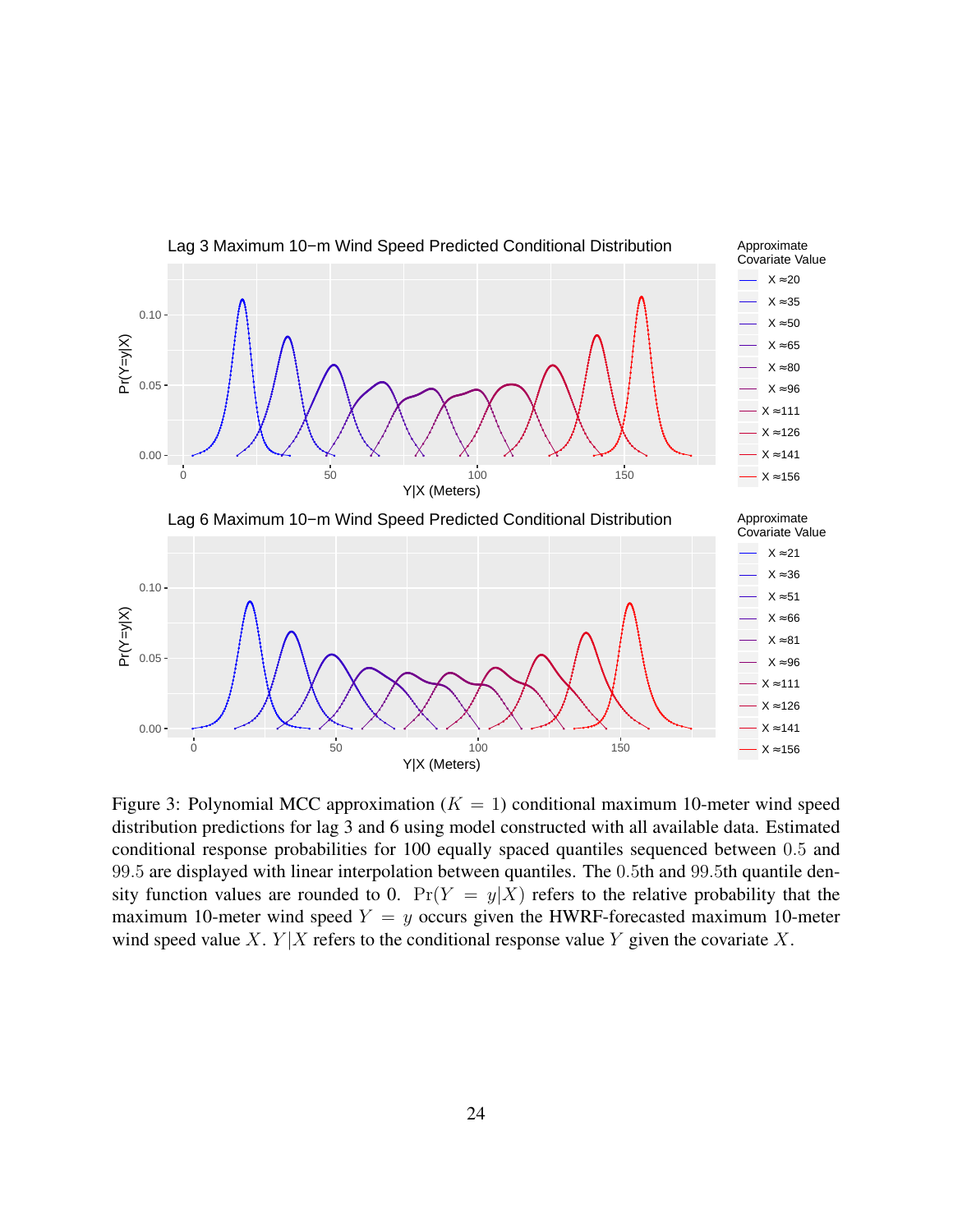for this model look generally unimodal and Gaussian, with some slight left skewness for smaller covariate values. The lag 6 predicted quantiles are also generally unimodal and Gaussian for the larger covariate values, but exhibit some clear non-normality and skewness for the lower covariate values. Both models used for Figure [2](#page-22-0) were fit using the same ridge penalties and initial learning rates as the models used to calculate the CRPS values for each fold in Table [2.](#page-21-0) The predicted distributions for each individual fold that were used to calculate the mean CRPS results in Table [2](#page-21-0) are not necessarily equivalently shaped to these plotted predicted distributions. For instance, the deep learning IPP approximation method for lag 6 in the third fold predicts a somewhat bimodal distribution of maximum 10-m wind speed for larger covariate values. For an example plot of the predicted distributions using both methods and lag times for an individual fold, see Appendix [C.](#page-34-0) Overall, these somewhat Gaussian-shaped predicted distribution visualizations are consistent with the CRPS results that suggest the OLS-predicted distribution method performs only slightly worse than the deep learning IPP approximation for  $K = 20$  in this application.

Figure [3](#page-23-0) displays the polynomial MCC approximation conditional response distribution for lag 3 and lag 6 when using all of the training data. Again, the models used to predict these distribution quantiles maintained the same ridge penalties and initial learning rates as the corresponding models used to obtain the polynomial MCC approximation average CRPS in Table [2.](#page-21-0) The larger and smaller covariate values are associated with distributions with sharper peaks, whereas the predicted distributions for the middle covariate values have broader, less symmetric peaks. The lag 3 and lag 6 predicted distributions look more similar here than the lag 3 and lag 6 predicted distributions in Figure [2.](#page-22-0)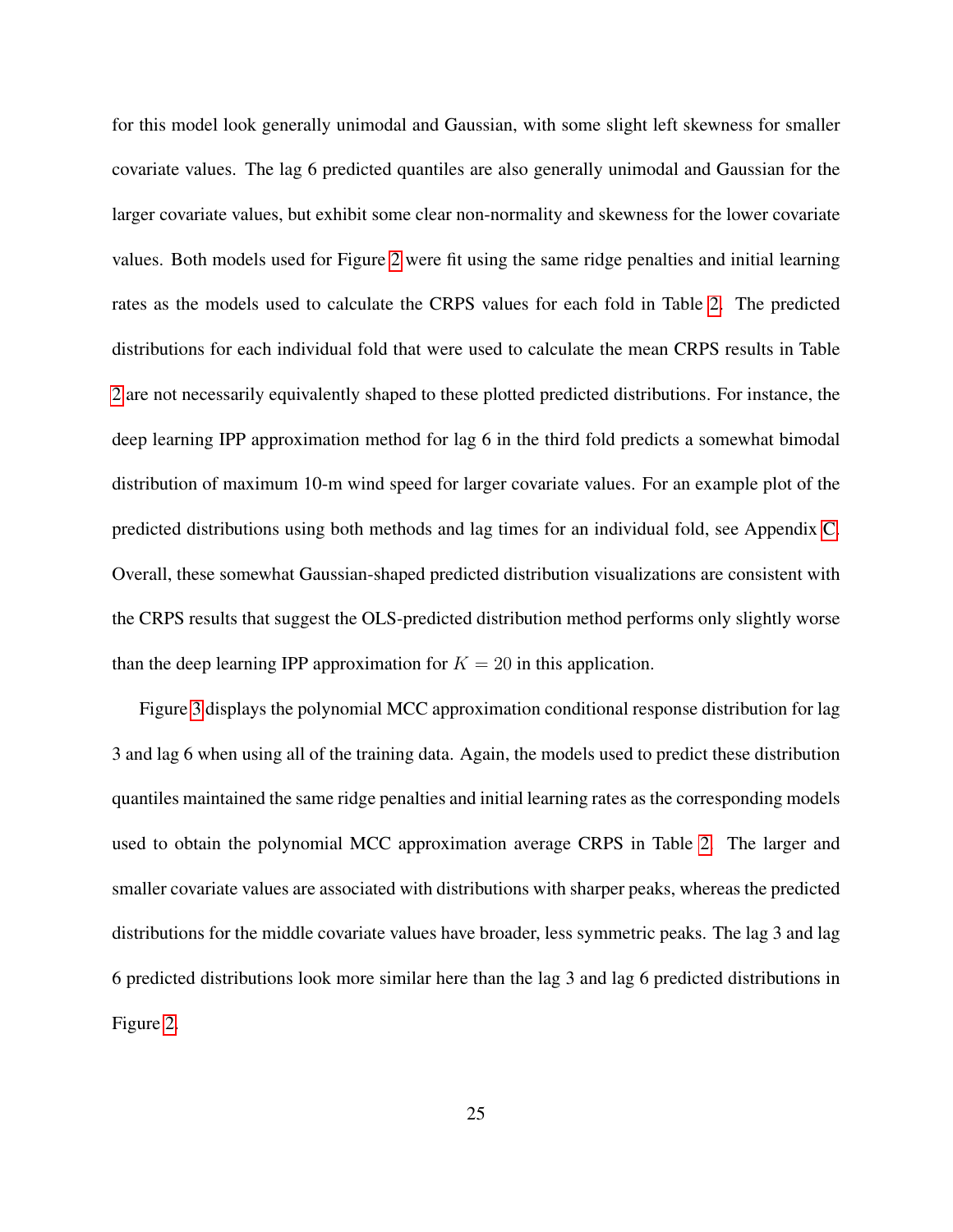# 6 Discussion

We propose a flexible conditional distribution estimation method which can incorporate machine learning techniques such as deep learning models or polynomial regressions. We examined the performance of some of these model types for different data distributions in a simulation study, finding that our method implemented with a deep learning model outperformed other conditional distribution estimation methods in multiple scenarios. In a real world application of our method, we found both the deep learning and polynomial model-based methods provided useful insight on tropical cyclone maximum wind speed forecasting compared to other methods, with the deep learning method performing best in terms of the mean 5-fold CRPS performance metric.

Further approximation and/or computational techniques for this method can fully unlock its utility for conditional distribution estimation. We introduced an IPP-based discrete approximation with K controls to make model evaluation feasible, but were limited to selecting a small  $K$  and a relatively basic deep learning model structure with one hidden layer and 30 nodes. We expect that our method could substantially improve its predictive accuracy if a more complex deep learning model structure were tractable. Integration of our method with TensorFlow or another deep learning optimization programming language could be helpful in this regard. Perhaps an approximation that reduces the number of observations could also be incorporated to improve methodological accuracy.

Another potential methodological improvement is through the selection of the control values for our case-control based approximation. [Fithian and Hastie](#page-38-5) [\(2014\)](#page-38-5) describe a local case-control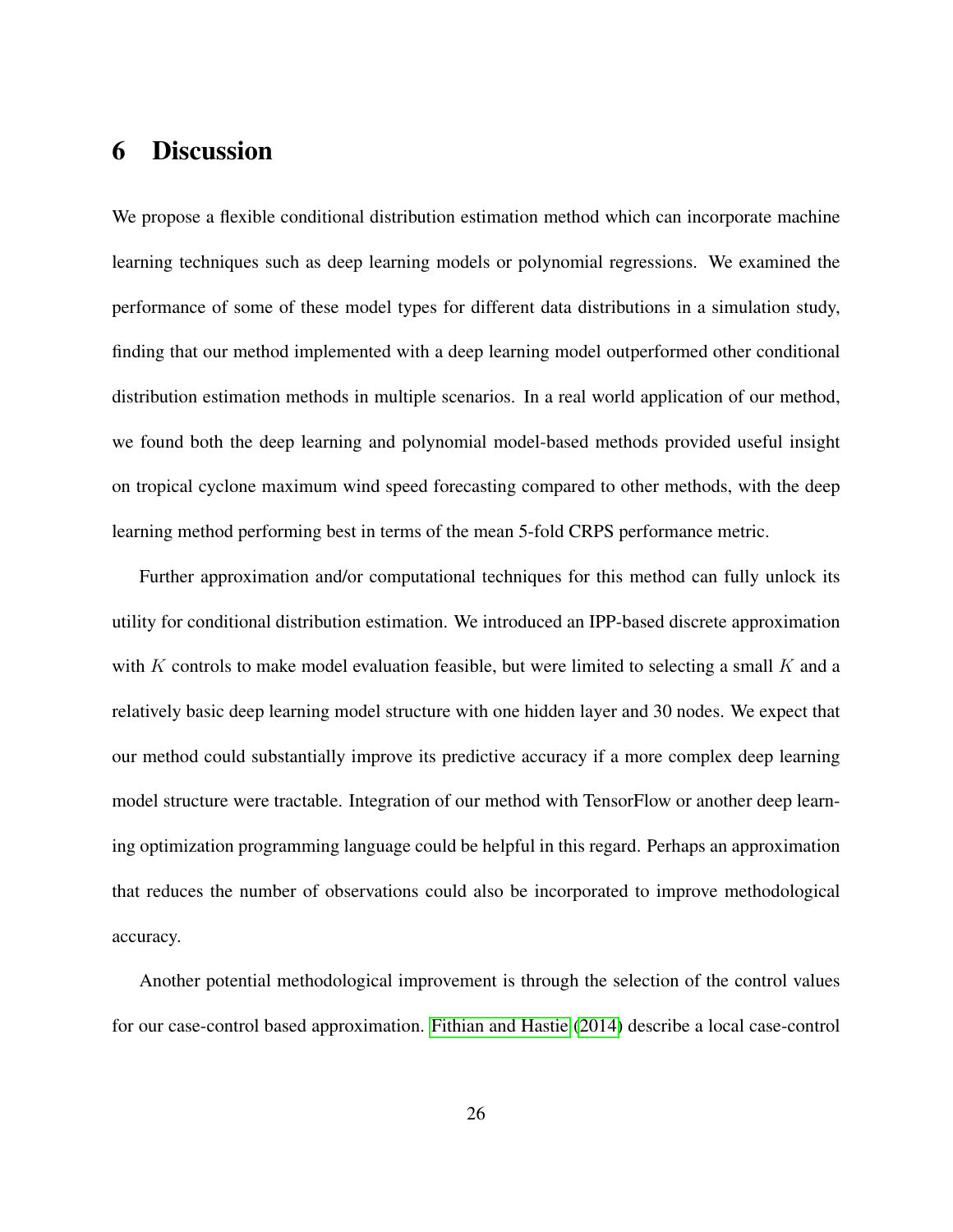sampling technique meant to address conditional imbalance in addition to the marginal imbalance issue addressed by standard case-control sampling. Perhaps incorporating this approach or another weighted control selection technique could be adapted to our framework to improve the conditional distribution estimation for a smaller number of controls.

For complicated models with many parameters (from multiple covariates, layers, and/or nodes), the ridge penalty in [8](#page-10-0) influences the parameters towards 0 so that they deviate less from each other. As a result,  $g(Z|\mathbf{X})$  tends toward a uniform distribution, and  $f(Y|\mathbf{X})$  consequently tends toward the distribution implied by the transformative cumulative distribution function. In both the simulation and application, a Gaussian cumulative distribution function was selected to transform Y to Z. A conditionally normal response distribution is often assumed in statistics, so this specification is reasonable for many applications. Still, perhaps a more sophisticated optimization algorithm would allow for more deviance between parameter estimates and be less influenced by the choice of CDF.

Additionally, the CDF function parameters were estimated via OLS. OLS requires there to be more observations than covariates in order to obtain a unique parameter solution. This restriction might disallow the inclusion of higher order interactions in the polynomial approximation model when the sample size is small because it would result in more covariates than training observations. In this scenario, the CDF function transformation should not be used. Instead, boundaries should be chosen for Y and our method can be analogously applied.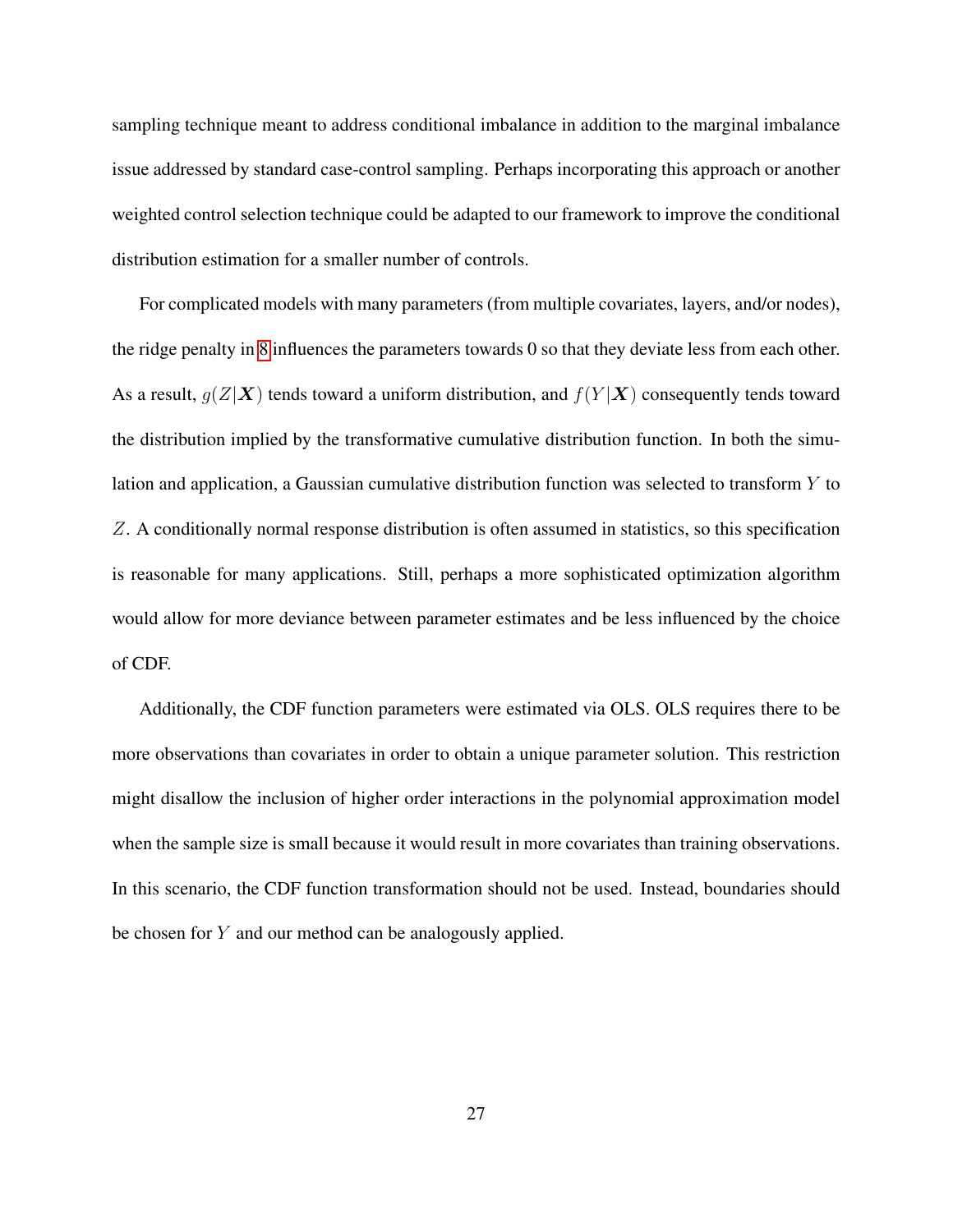### 7 Acknowledgements

<span id="page-27-0"></span>We'd like to thank Dr. Kevin Gunn for lending equipment and technical assistance to obtain some of the results for the tropical cyclone intensity forecasting application.

### Appendix A: Case-Control Sampling Justification

We exploit the relationship between an inhomogenous Poisson process (IPP) model and our problem to re-frame case and control samples into presence and background samples from presenceonly datasets. Presence-only data is generally used with species distribution modeling where surveyors record all species presences within a pre-specified region along with randomly sampled background data across the region. [Fithian and Hastie](#page-38-3) [\(2013\)](#page-38-3) lay out how to model presenceonly data in a two-dimensional spatial domain using an IPP model. For our method, the domain for cases (and controls) is [0, 1] as previously noted. The IPP requires an intensity function  $\lambda$  to be specified which represents the likelihood of a case being present at any location in the given domain. The average intensity function for response value  $z$  over the domain is given as

$$
\Lambda = \int_0^1 \lambda(z) dz.
$$
\n(A.1)

An IPP model with intensity function  $\lambda$  gives the probability distributions for both the total number of cases as well as the locations of those cases. Conditional on the number of cases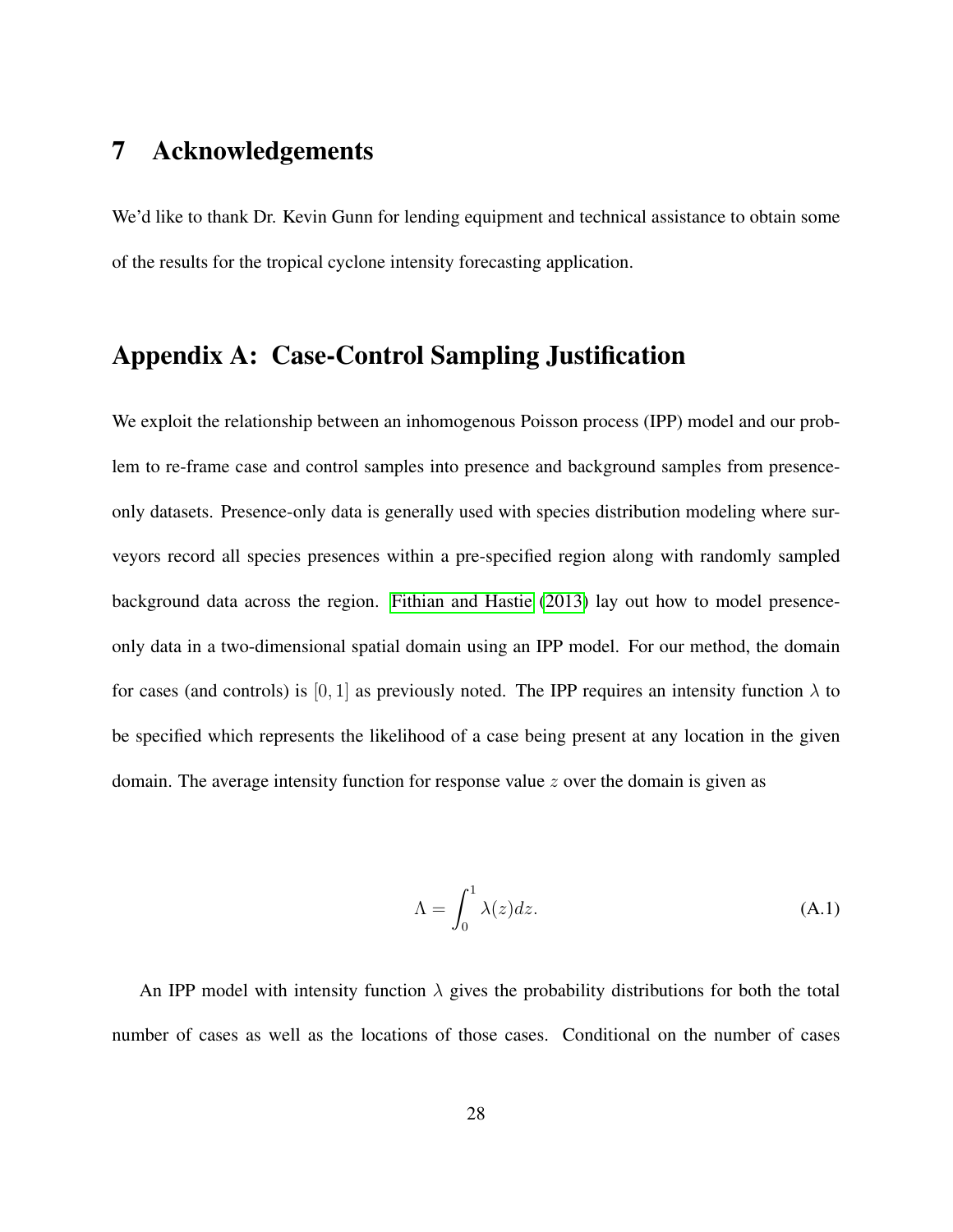(governed by a Poisson distribution with mean  $\Lambda$ ), the locations of the cases are independently and identically distributed as

$$
\Pr(Z = z) = \frac{\lambda(z)}{\Lambda}.\tag{A.2}
$$

If we define  $\lambda(z) = e^{q(z,X)}$ , then the IPP model becomes

$$
\Pr(Z = z) = \frac{e^{q(z, \mathbf{X})}}{\int_0^1 e^{q(z, \mathbf{X})} dz}.
$$
\n(A.3)

We recognize this distribution form in the continuous logistic transformation formula given in [2.](#page-6-0) The cases are independently and identically distributed, so the log likelihood objective function is

$$
\ell(\boldsymbol{\theta}|Z,\boldsymbol{X}) = \sum_{i=1}^{n} \left[ q(z_i,\boldsymbol{X}_i;\boldsymbol{\theta}) - \log \left( \int_0^1 q(z,\boldsymbol{X}_i;\boldsymbol{\theta}) dz \right) \right]
$$
(A.4)

where  $i = 1, ..., n$  and  $\theta$  is the parameter vector for the selected q model, as before. [Fithian and](#page-38-3) [Hastie](#page-38-3) [\(2013\)](#page-38-3) discuss how to evaluate the integral in the denominator by approximating it using a finite set of control (background) samples. Let  $k = 1, ..., K$  index the control samples, so that  $z_{ik}$ denotes the kth control value for observation  $i$ . Then, the log likelihood objective function with an approximated integral becomes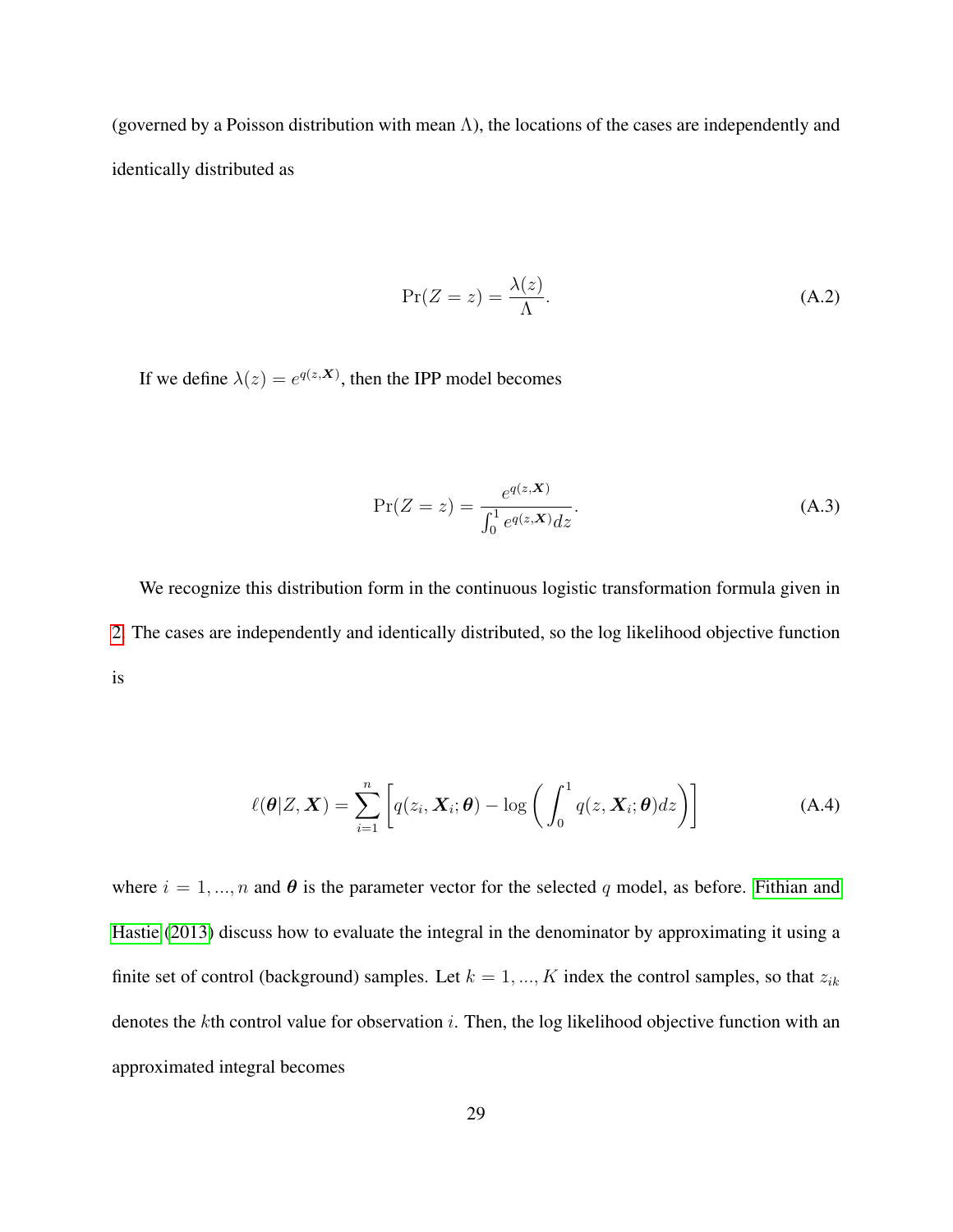$$
\ell(\boldsymbol{\theta}|Z,\boldsymbol{X}) = \sum_{i=1}^{n} \bigg[ q(z_i,\boldsymbol{X}_i;\boldsymbol{\theta}) - \log \bigg( e^{q(z_i,\boldsymbol{X}_i;\boldsymbol{\theta})} + \sum_{k=1}^{K} e^{q(z_{ik},\boldsymbol{X}_i;\boldsymbol{\theta})} \bigg) \bigg].
$$
 (A.5)

We recognize this as the log likelihood objective function in [8.](#page-10-0) Fithian and Hastie do not approximate the integral using a  $q$  function with a case plus a set of controls, instead only using the set of controls. However the case is only providing more information about the integral than the controls would on their own so we do not expect this to produce any inconsistencies or biases. They state that the control points can be uniformly sampled from the domain, which implies that selecting as few as  $K = 1$  controls still can provide valid inference about the target distribution function. Fithian and Hastie also state that the control points can be chosen through weighted sampling, referring to using quadrature weights. The additional ridge penalty component in [8](#page-10-0) could have been added to the IPP likelihood as well.

<span id="page-29-0"></span>Note that for presence-only data, Fithian and Hastie detail possible sampling bias issues that can arise due to imperfect detection of presences during data collection. However, we do not think detectability issues are relevant to our usage of this framework. We make the assumption that the detectability parameter equals 1 in our context, so we do not have to worry about sampling bias in this respect.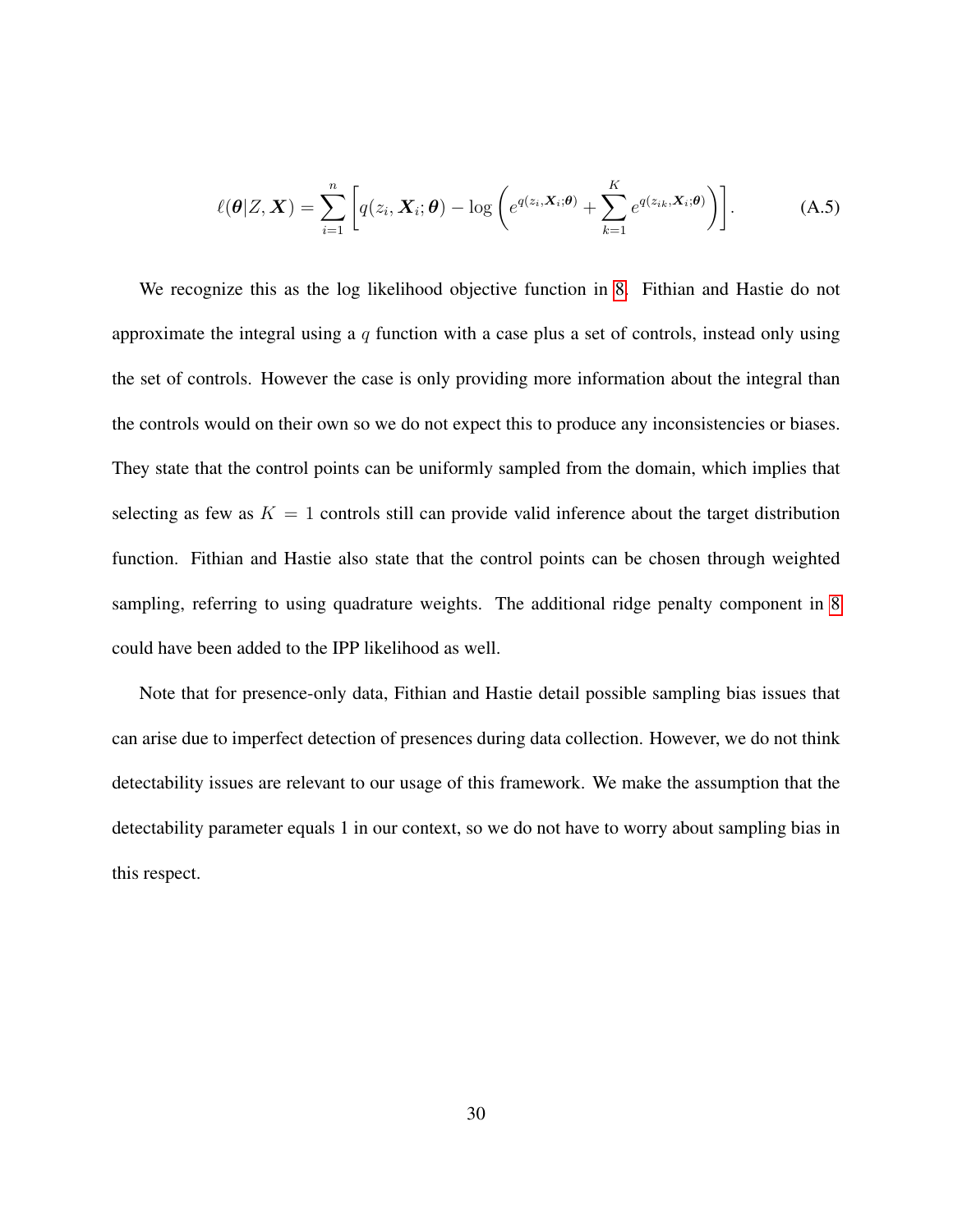### Appendix B: Computation

We use a variety of techniques to determine the optimal set of parameter estimates for the chosen model.

#### B.1 Polynomial Regression Model

For the polynomial regression model, we can manipulate the data in order to evaluate the parameters using penalized logistic regression. Recall the polynomial regression model in [3.](#page-7-0) We can express the polynomial model in [3](#page-7-0) in matrix form as  $q(z, X) = X(z, B)\xi$ , where  $X(z, B)$  is the full covariate matrix as a function of the transformed response  $z$  and the highest polynomial power B and  $\xi = [\xi_{10}, \dots, \xi_{Bp}]$  is the associated parameter vector. Then, we can rewrite the objective function in [8](#page-10-0) using the polynomial regression from [3](#page-7-0) as

$$
\ell(\boldsymbol{\theta}|Z_i, \boldsymbol{X}_i) = \sum_{i=1}^n \left\{ -\log \frac{e^{\boldsymbol{X}_i(z_i, B)\boldsymbol{\xi}}}{e^{\boldsymbol{X}_i(z_i, B)\boldsymbol{\xi}} + e^{\boldsymbol{X}_i(z_{i1}^*, B)\boldsymbol{\xi}}} \right\} + \omega ||\boldsymbol{\theta}||^2
$$
(B.1)

<span id="page-30-0"></span>
$$
= \sum_{i=1}^{n} \left\{ -\log \frac{1}{1 + e^{[{\bf X}_i(z_{i1}^*,B) - {\bf X}_i(z_i,B)]\xi}} \right\} + \omega ||\boldsymbol{\theta}||^2.
$$
 (B.2)

We recognize the form of this objective function for a logistic regression where every binary outcome equals 1. If we add a small amount of dummy observations where the covariate and outcome values are all 0, we can evaluate our parameter vector using penalized logistic regression. For each run of the polynomial regression case-control method, we used two dummy observations.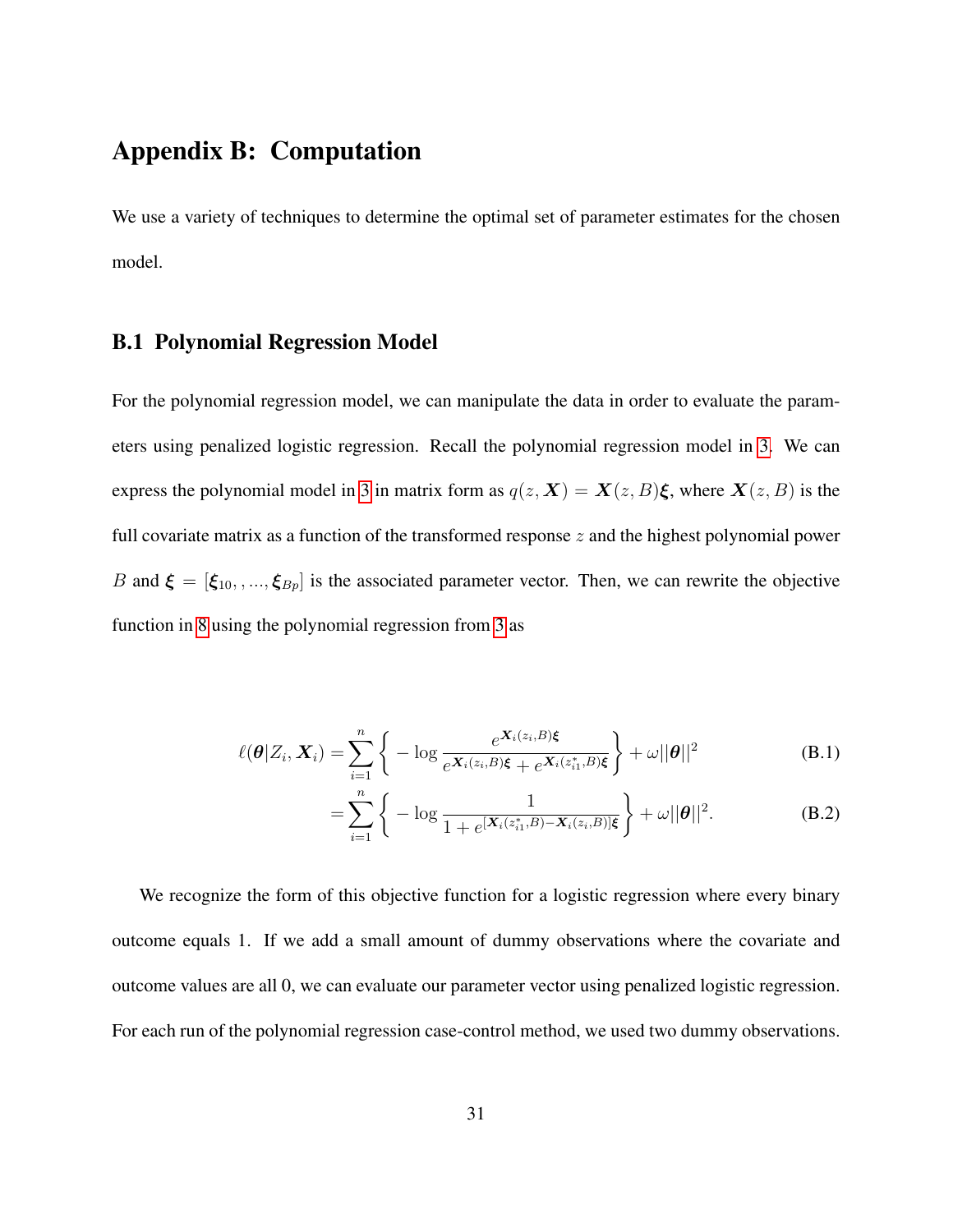The GLMNet package in R evaluates these parameters extremely fast, making this method practical and convenient [\(Friedman et al., 2009\)](#page-38-6).

We ran preliminary simulation runs on a smaller number of datasets for a variety of ridge penalties to determine the appropriate penalty values to use for each scenario of the simulation and the application. For Scenario 1, 2, and 4 the ridge penalties used were 0.025, 0.05, and 0.05, respectively. For Scenario 3, the ridge penalty used for 200 observations was 0.025, whereas the ridge penalty used for the other two sample size settings was 0.01.

For the application, we considered a variety of ridge penalties to determine which penalty minimized the mean 5-fold CRPS. For lag 3 and lag 6, a ridge penalty of 0.000001 and 0.0005 were chosen, respectively.

#### B.2 Deep Learning Model

For the deep learning case-control approximation, we cannot manipulate the data like in [B.2](#page-30-0) and instead rely on gradient descent to evaluate the parameters.

Deep learning models can be difficult to train with a basic gradient descent algorithm. We extend or alter the basic gradient descent algorithm in a multitude of ways designed to improve parameter estimation. Mini-batch gradient descent is used with batch sizes of 50 and an initial step size of 1. For the case study, the batch sizes are approximate as the number of observations is not divisible by 50. The models are run for 600 gradient descent steps for the simulation and 300 gradient descent steps for the case study, respectively. Adaptive moment estimation (ADAM) is implemented along with a step decay that halves the initial step size every 100 steps for the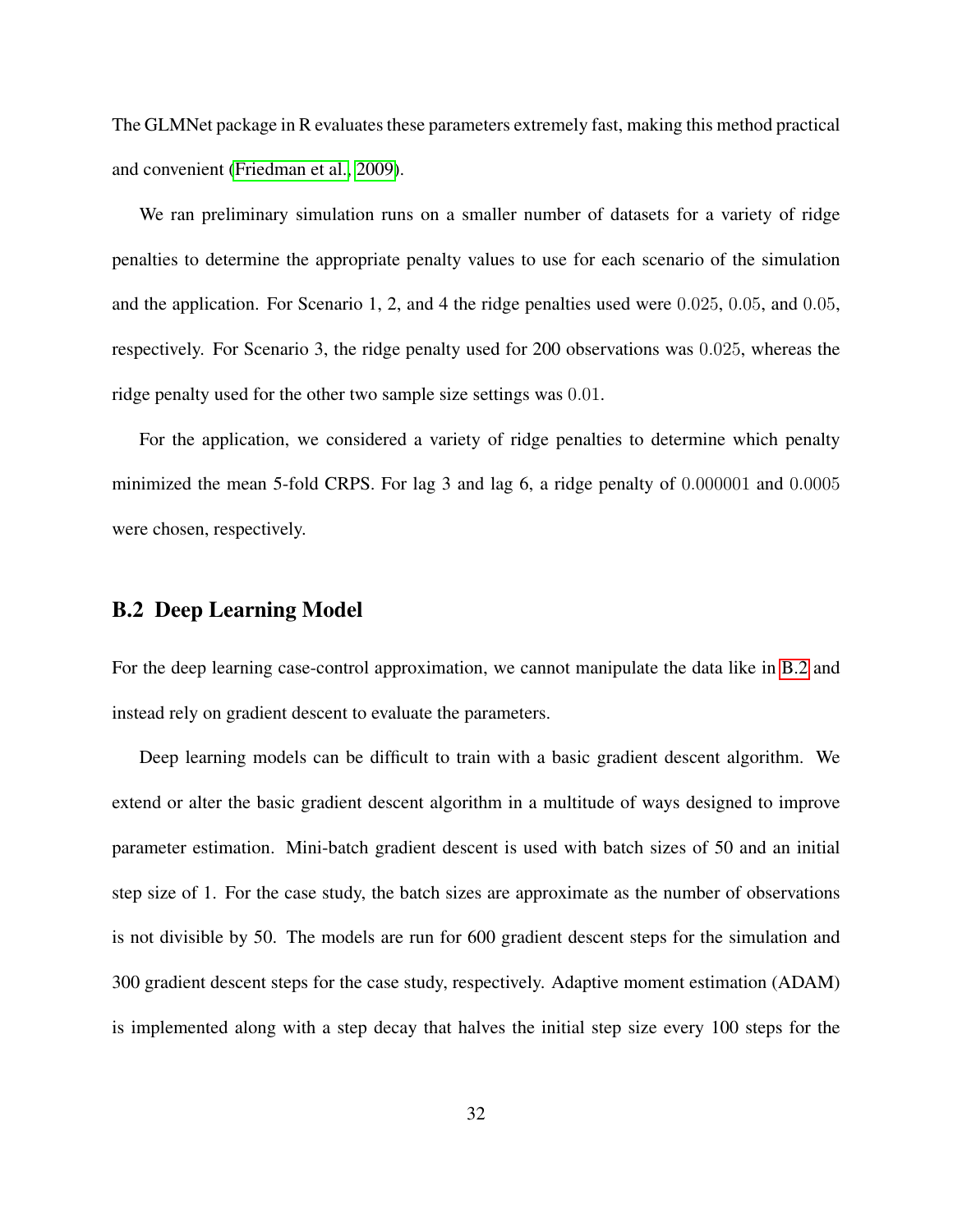simulation models and 50 steps for the case study models [\(Kingma and Ba, 2014\)](#page-40-6). We apply the batch normalization algorithm described in [Ioffe and Szegedy](#page-40-7) [\(2015\)](#page-40-7). Model weights are initiated using the He initialization scheme, while the batch normalization shift and scale parameters are initialized to 0 and 1, respectively [\(He et al., 2015\)](#page-39-9).

The gradient descent algorithm requires the calculation of a gradient vector which contains the first derivative value of the objective function with respect to each parameter. We obtain these values using back-propagation. The individual chain rule components for the gradient vector calculations for a single observation and case/control value are given in [B.3.](#page-32-0) The gradient vector can be calculated by summing the appropriate terms across observations and cases/controls.

<span id="page-32-0"></span>
$$
\frac{\partial \ell}{\partial q(z_i, \mathbf{X}_i; \theta)} = \frac{1}{e^{q(z_i, \mathbf{X}_i; \theta)} + e^{q(z_{ik}^*, \mathbf{X}_i; \theta)}}
$$
(B.3)  

$$
\frac{\partial \ell}{\partial q(z_{ik}^*, \mathbf{X}_i, \theta)} = \frac{e^{q(z_i, \mathbf{X}_i; \theta)}}{e^{q(z_i, \mathbf{X}_i; \theta)} + e^{q(z_{ik}^*, \mathbf{X}_i; \theta)}}
$$

$$
\frac{\partial q(z_i, \mathbf{X}_i; \theta)}{\partial \delta_t} = \frac{\partial q(z_{ik}^*, \mathbf{X}_i, \theta)}{\partial \delta_t} = f_A(H_t)
$$

$$
\frac{\partial q(z_i, \mathbf{X}_i; \theta)}{\partial f_A(H_t)} = \frac{\partial q(z_{ik}^*, \mathbf{X}_i, \theta)}{\partial f_A(H_t)} = \delta_t
$$

$$
\frac{\partial f_A(H_t)}{\partial H_t} = \begin{cases} 1 & \text{if } H_t > 0 \\ \alpha \exp H_t & \text{if } H_t \le 0 \end{cases}
$$

$$
\frac{\partial H_t}{\partial f_A(I_r)} = \gamma_{tr}
$$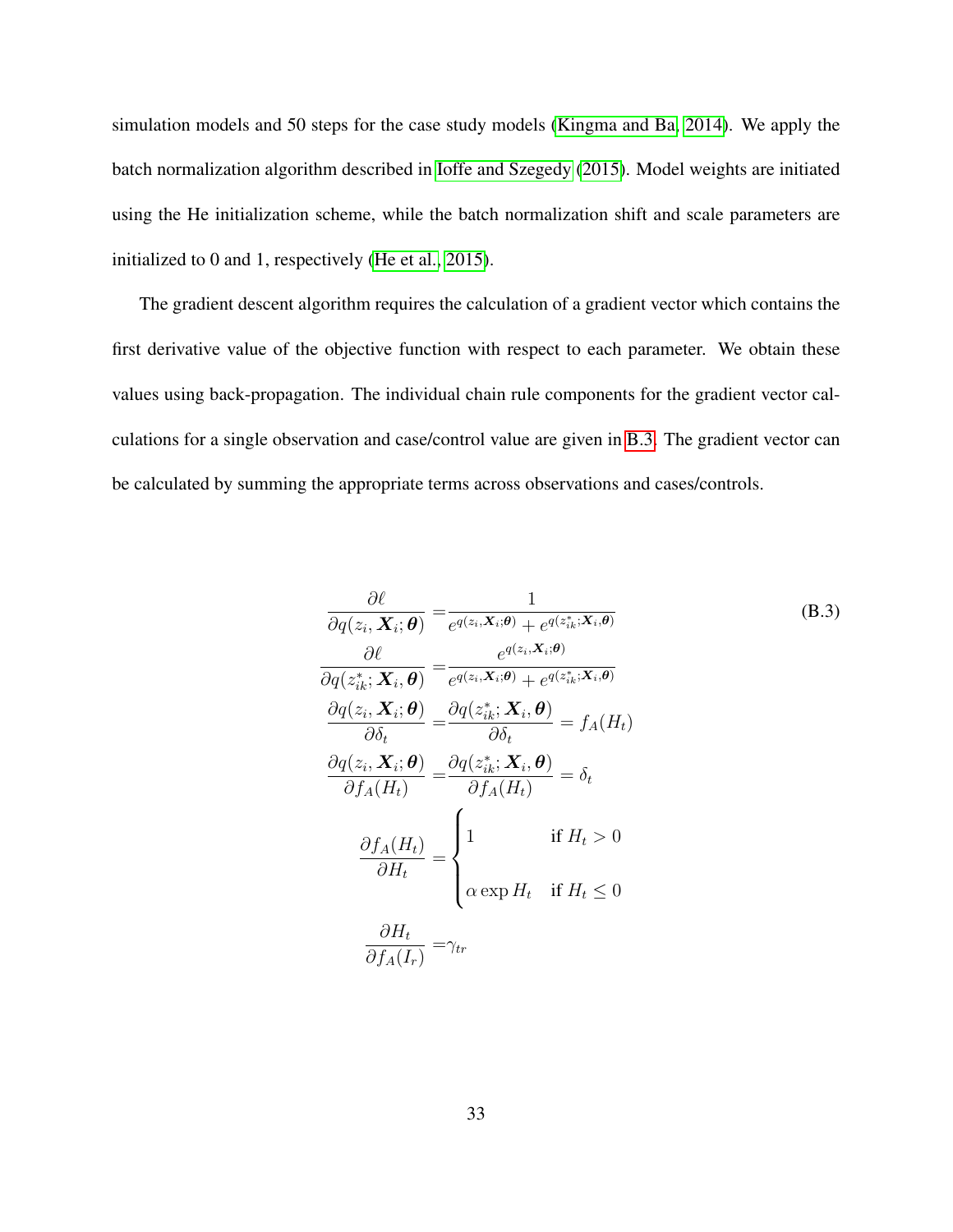$$
\frac{\partial H_t}{\partial \gamma_{0t}} = 1
$$
\n
$$
\frac{\partial H_t}{\partial \gamma_{tr}} = f_A(I_r)
$$
\n
$$
\frac{\partial f_A(I_r)}{\partial I_r} = \begin{cases}\n1 & \text{if } I_r > 0 \\
\alpha \exp I_r & \text{if } I_r \le 0\n\end{cases}
$$
\n
$$
\frac{\partial I_r}{\partial \theta_r} = 1
$$
\n
$$
\frac{\partial I_r}{\beta_{1r}} = z_i
$$
\n
$$
\frac{\partial I_r}{\beta_{jr}} = X_{ji}.
$$

The components for the batch normalization parameters can be obtained following the steps in [\(Ioffe and Szegedy, 2015\)](#page-40-7).

We ran preliminary simulation runs on a smaller number of datasets for a variety of ridge penalties to determine the appropriate penalty values to use for each scenario of the simulation and the application. For simulation Scenario 1, we used 0.025, 0.002, and 0.0025 as the penalties for 200, 1000, and 4000 observations respectively. For simulation Scenario 2, we used 0.015, 0.0025, and 0.001 as the penalties for 200, 1000, and 4000 observations respectively. For simulation Scenario 3, we used 0.0075, 0.001, and 0.001 as the penalties for 200, 1000, and 4000 observations respectively. For simulation Scenario 4, we used 0.01, 0.001, and 0.0005 as the penalties for 200, 1000, and 4000 observations respectively.

For the application, we considered a variety of ridge penalties and initial learning rates for the deep learning IPP approximation method. For both lags, the tuning settings which optimized the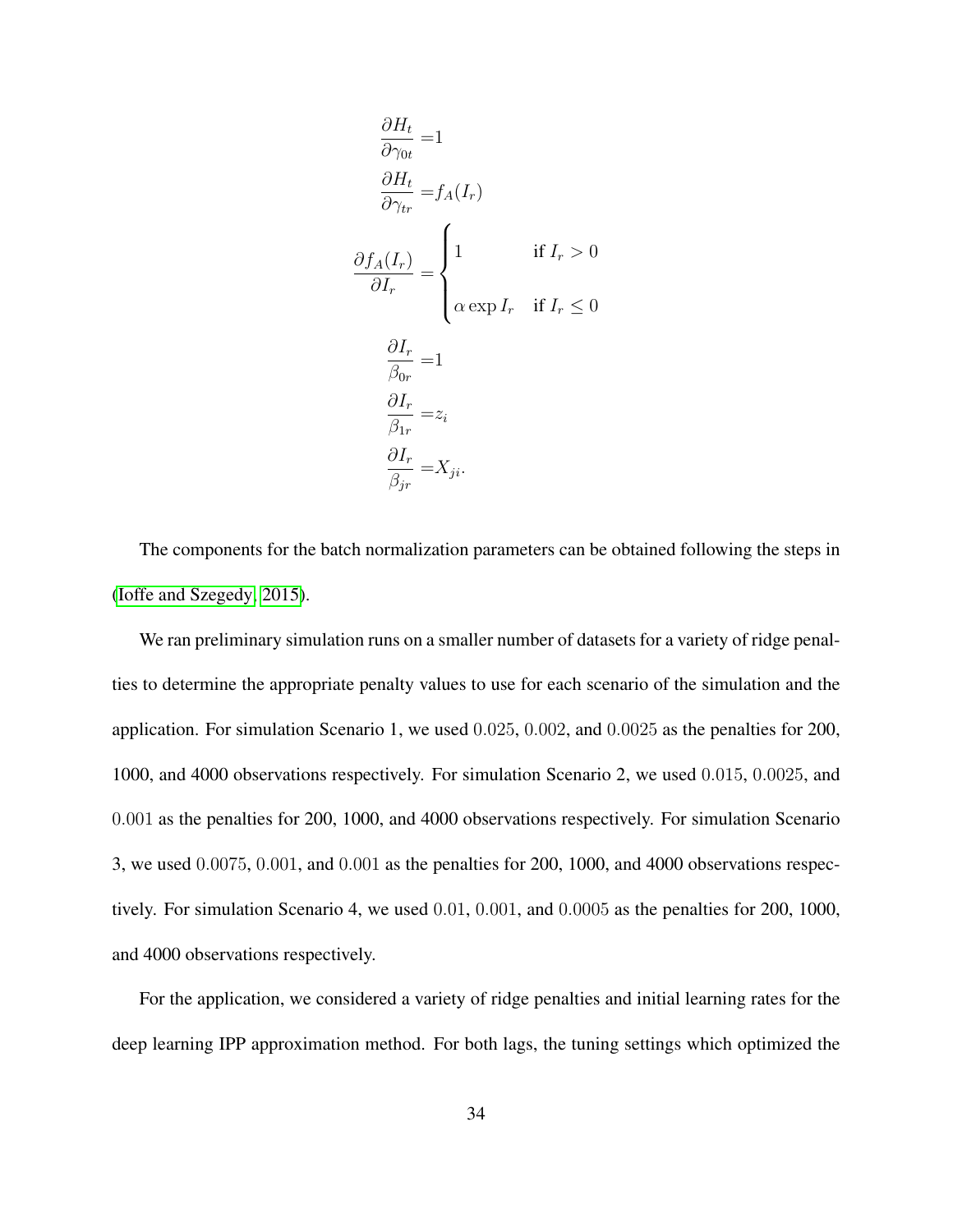<span id="page-34-0"></span>mean 5-fold CRPS were a ridge penalty of 0.000001 and an initial learning rate of 1.

# Appendix C: Predicted Distribution Plots For Individual Fold

The predicted distribution plots for a range of covariate values using the full tropical cyclone dataset is given in Section [5,](#page-18-1) however the results in Table [2](#page-21-0) were produced by obtaining separate models for each testing dataset fold. Here, we present an example of the predicted distribution plots for the third fold for both methods and both lags. The predicted distributions for the individual folds can vary somewhat compared to the overall predicted response distributions fitted using the full tropical cyclone dataset, as seen below for the deep learning IPP approximation. The polynomial MCC approximation predicted conditional distributions for the individual folds were generally similar to the overall predicted conditional distributions in Figure [3.](#page-23-0)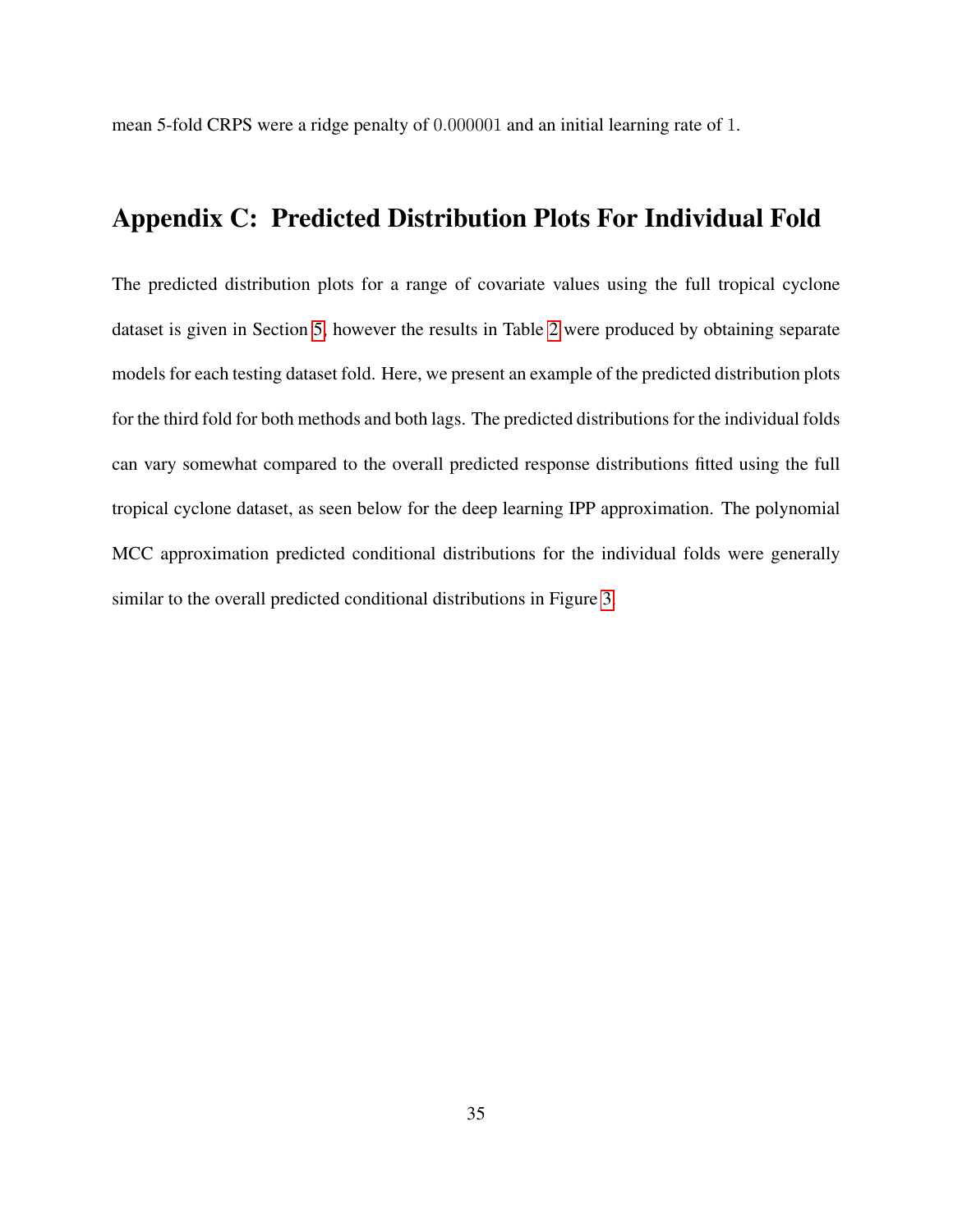

Figure 4: Deep learning IPP approximation ( $K = 20$ ) conditional maximum 10-meter wind speed distribution predictions for lag 3 and 6 using model constructed with observations from fold 3 as the testing dataset and all other observations as the training dataset. Estimated conditional response probabilities for 100 equally spaced quantiles sequenced between 0.5 and 99.5 are displayed with linear interpolation between quantiles. The 0.5th and 99.5th quantile density function values are rounded to 0.  $Pr(Y = y|X)$  refers to the relative probability that the maximum 10-meter wind speed  $Y = y$  occurs given the HWRF-forecasted maximum 10-meter wind speed value X.  $Y|X$ refers to the conditional response value  $Y$  given the covariate  $X$ .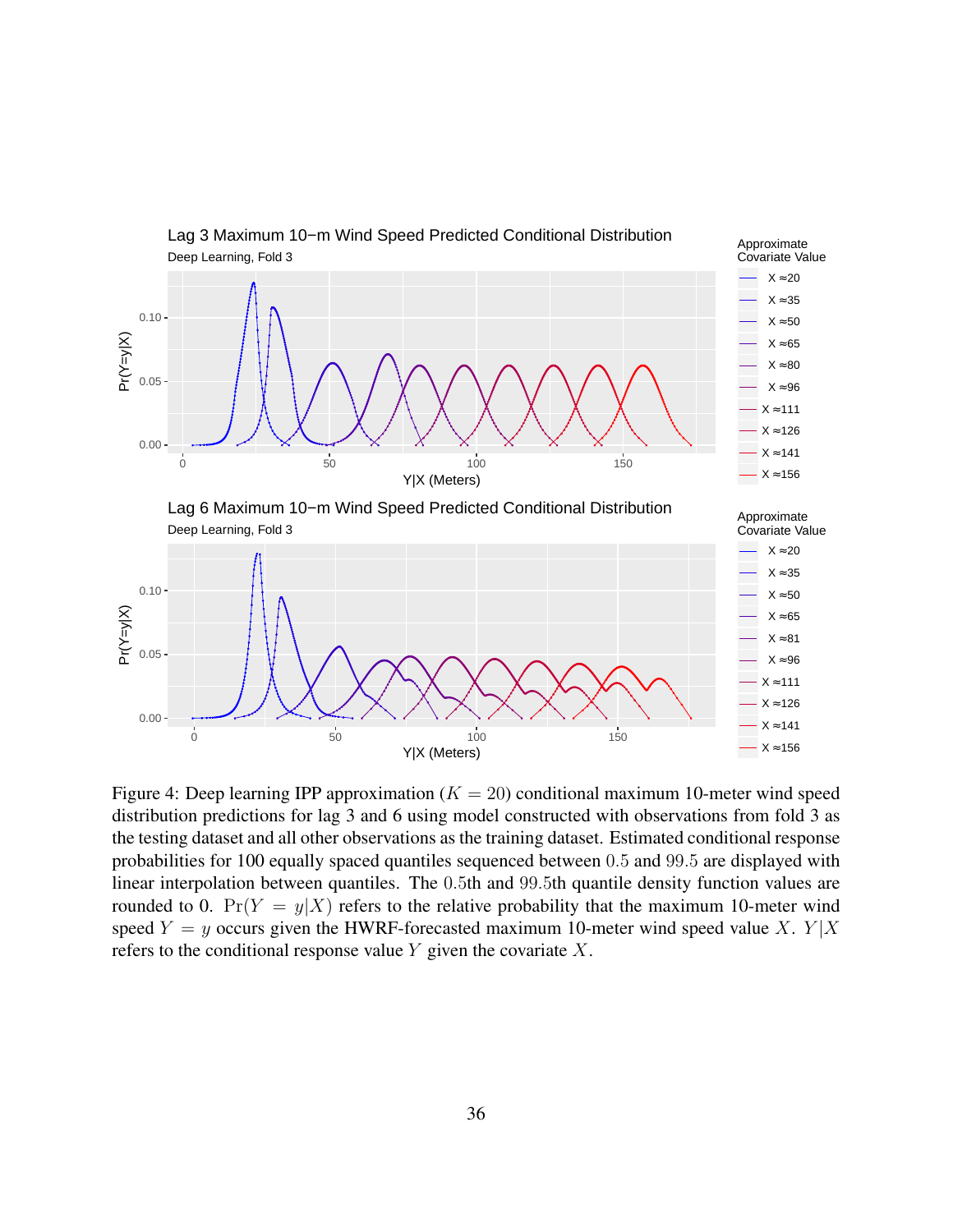

Figure 5: Polynomial MCC approximation ( $K = 1$ ) conditional maximum 10-meter wind speed distribution predictions for lag 3 and 6 using model constructed with with observations from fold 3 as the testing dataset and all other observations as the training dataset. Estimated conditional response probabilities for 100 equally spaced quantiles sequenced between 0.5 and 99.5 are displayed with linear interpolation between quantiles. The 0.5th and 99.5th quantile density function values are rounded to 0.  $Pr(Y = y|X)$  refers to the relative probability that the maximum 10-meter wind speed  $Y = y$  occurs given the HWRF-forecasted maximum 10-meter wind speed value X.  $Y|X$  refers to the conditional response value Y given the covariate X.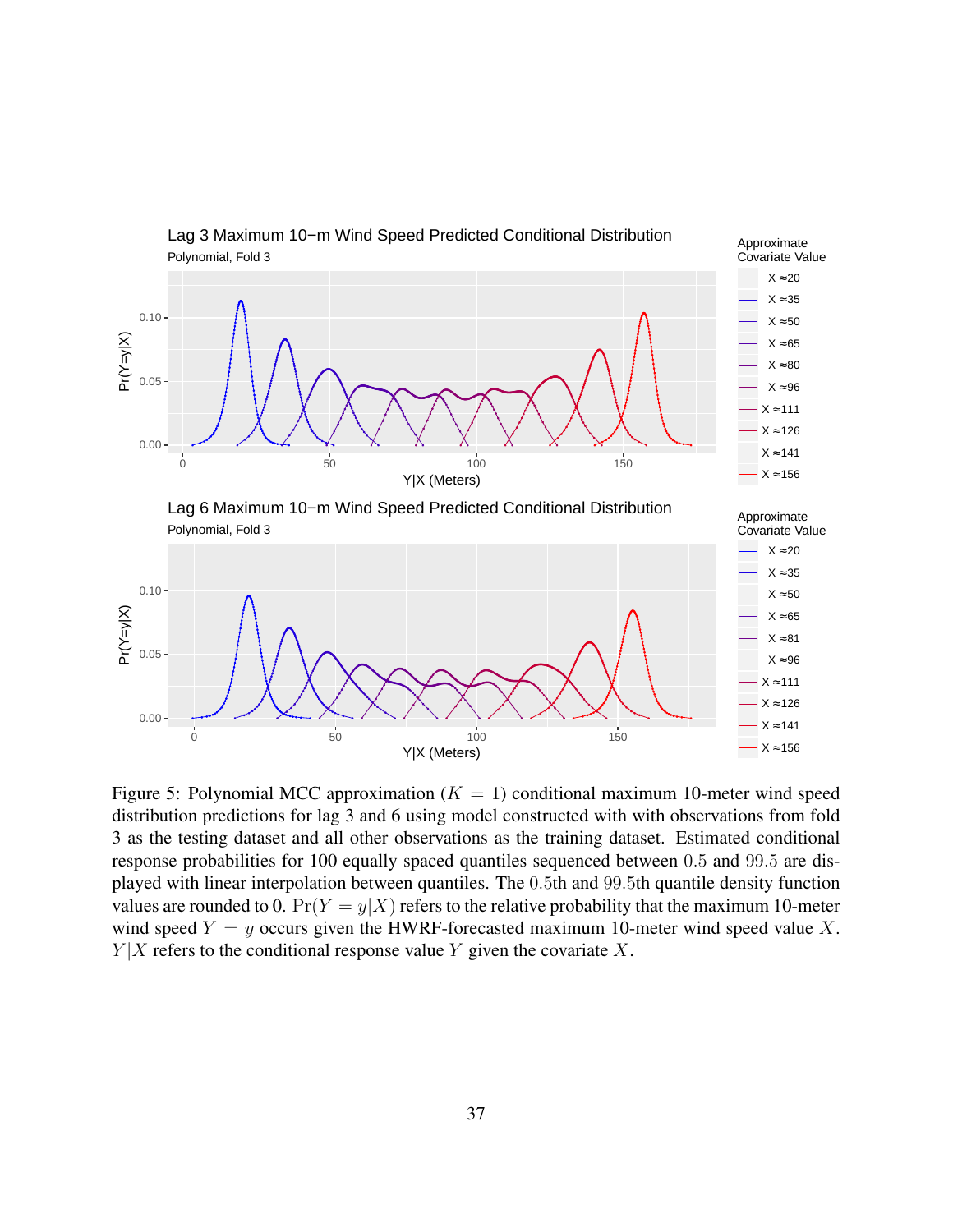### Literature Cited

- <span id="page-37-7"></span>Biswas, M. K., L. Carson, K. Newman, L. Bernardet, E. Kalina, E. Grell, and J. Frimel (2017). Community hwrf users guide v3. 9a.
- <span id="page-37-3"></span>Chung, Y. and D. B. Dunson (2009). Nonparametric bayes conditional distribution modeling with variable selection. *Journal of the American Statistical Association 104*(488), 1646–1660.
- <span id="page-37-6"></span>Cloud, K. A., B. J. Reich, C. M. Rozoff, S. Alessandrini, W. E. Lewis, and L. Delle Monache (2019). A feed forward neural network based on model output statistics for short-term hurricane intensity prediction. *Weather and Forecasting 34*(4), 985–997.
- <span id="page-37-5"></span>Dalmasso, N., T. Pospisil, A. B. Lee, R. Izbicki, P. E. Freeman, and A. I. Malz (2020). Conditional density estimation tools in python and r with applications to photometric redshifts and likelihood-free cosmological inference. *Astronomy and Computing 30*, 100362.
- <span id="page-37-2"></span>Dunson, D. B., N. Pillai, and J.-H. Park (2007). Bayesian density regression. *Journal of the Royal Statistical Society: Series B (Statistical Methodology) 69*(2), 163–183.
- <span id="page-37-4"></span>Efromovich, S. (2010). Orthogonal series density estimation. *Wiley Interdisciplinary Reviews: Computational Statistics 2*(4), 467–476.
- <span id="page-37-0"></span>Escobar, M. D. and M. West (1995). Bayesian density estimation and inference using mixtures. *Journal of the american statistical association 90*(430), 577–588.
- <span id="page-37-1"></span>Fahey, M. T., C. W. Thane, G. D. Bramwell, and W. A. Coward (2007). Conditional gaussian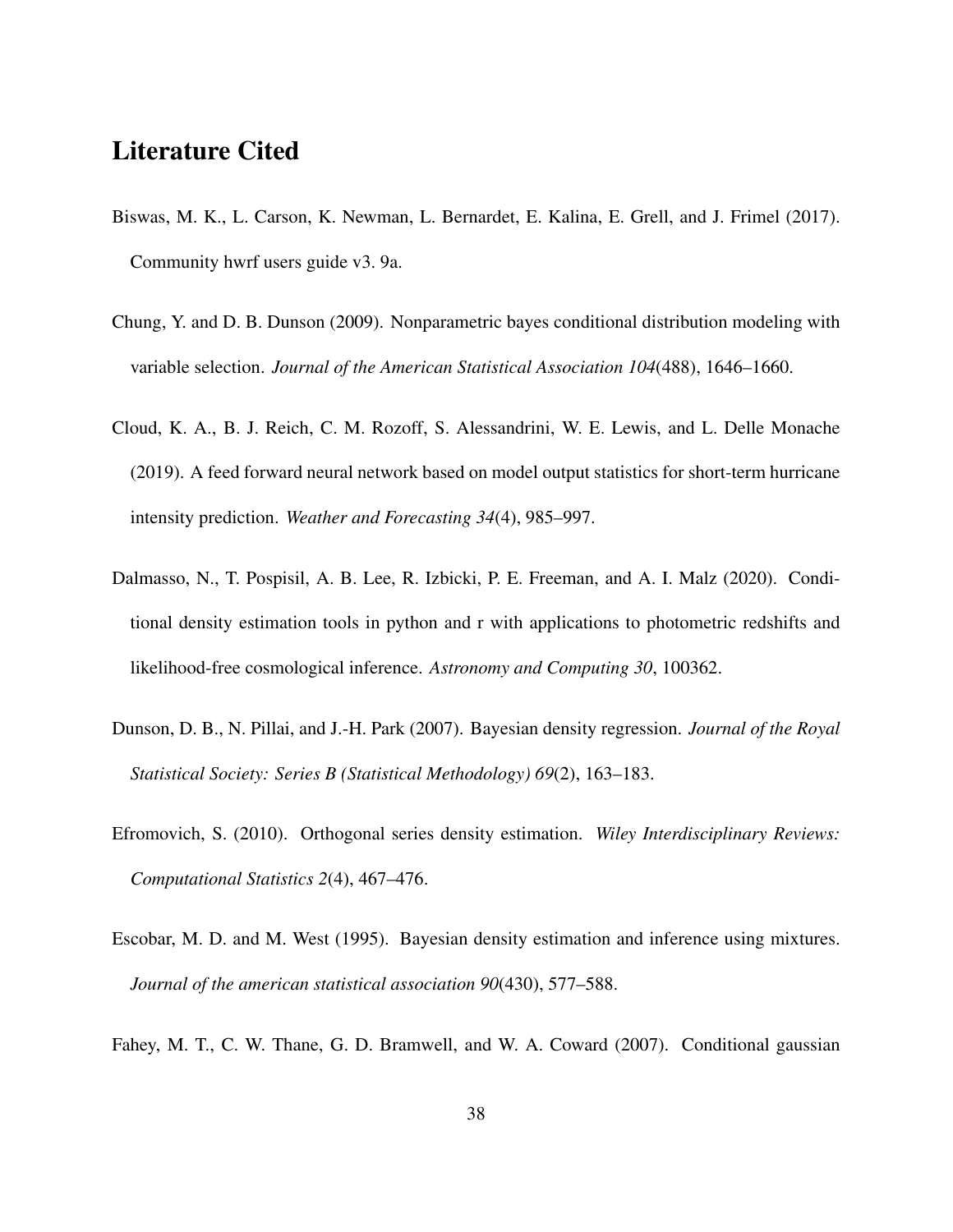mixture modelling for dietary pattern analysis. *Journal of the Royal Statistical Society: Series A (Statistics in Society) 170*(1), 149–166.

- <span id="page-38-0"></span>Fan, J.-q., L. Peng, Q.-w. Yao, and W.-y. Zhang (2009). Approximating conditional density functions using dimension reduction. *Acta Mathematicae Applicatae Sinica, English Series 25*(3), 445–456.
- <span id="page-38-3"></span>Fithian, W. and T. Hastie (2013). Finite-sample equivalence in statistical models for presence-only data. *The annals of applied statistics 7*(4), 1917.
- <span id="page-38-5"></span>Fithian, W. and T. Hastie (2014). Local case-control sampling: Efficient subsampling in imbalanced data sets. *Annals of statistics 42*(5), 1693.
- <span id="page-38-6"></span>Friedman, J., T. Hastie, and R. Tibshirani (2009). glmnet: Lasso and elastic-net regularized generalized linear models. *R package version 1*(4).
- <span id="page-38-4"></span>Friedman, J., T. Hastie, and R. Tibshirani (2010). Regularization paths for generalized linear models via coordinate descent. *Journal of statistical software 33*(1), 1.
- <span id="page-38-2"></span>Geweke, J. and M. Keane (2007). Smoothly mixing regressions. *Journal of Econometrics 138*(1), 252–290.
- <span id="page-38-1"></span>Gilardi, N., S. Bengio, and M. Kanevski (2002). Conditional gaussian mixture models for environmental risk mapping. In *Proceedings of the 12th IEEE Workshop on Neural Networks for Signal Processing*, pp. 777–786. IEEE.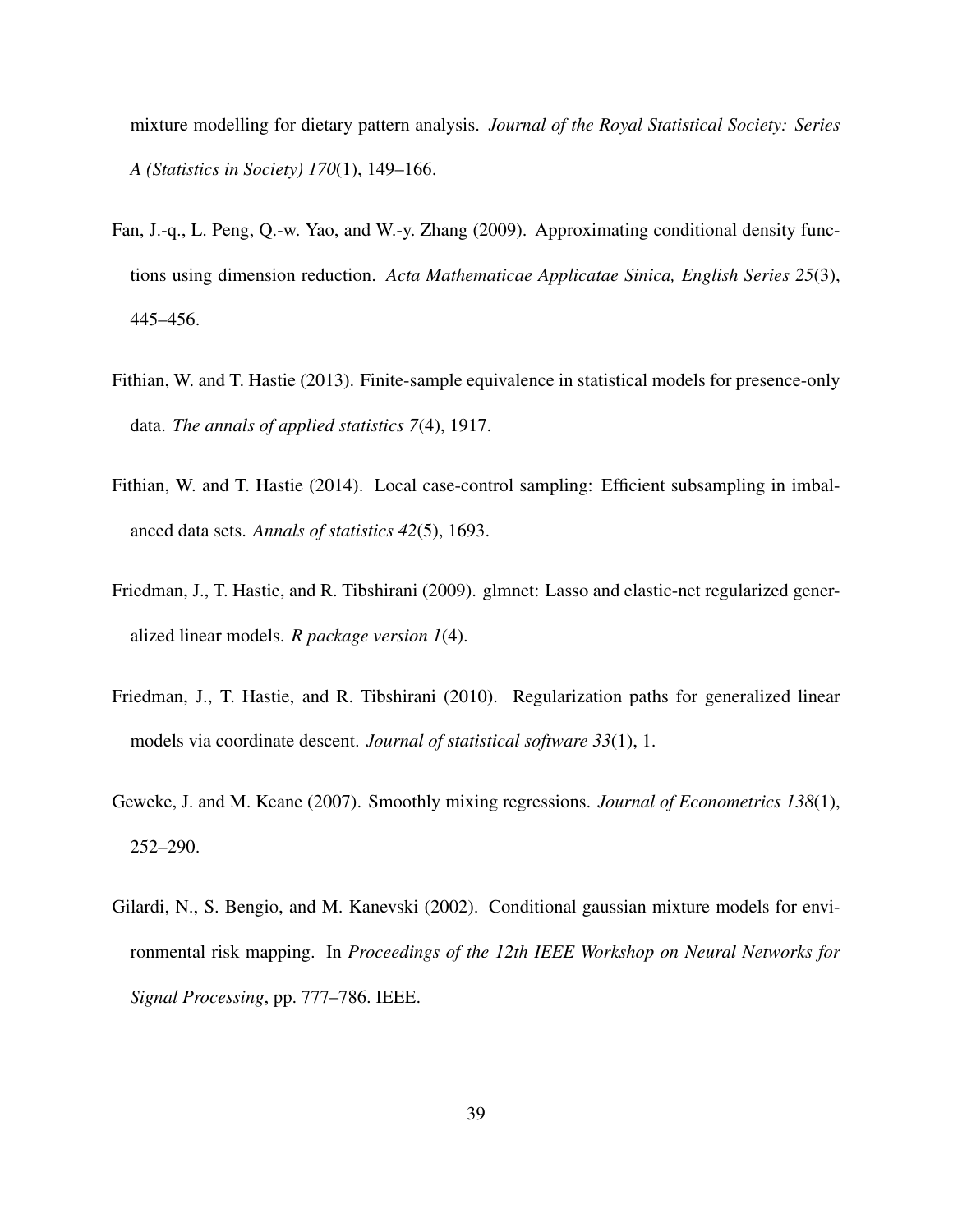- <span id="page-39-7"></span>Gneiting, T. and A. E. Raftery (2007). Strictly proper scoring rules, prediction, and estimation. *Journal of the American statistical Association 102*(477), 359–378.
- <span id="page-39-2"></span>Hall, P., J. Racine, and Q. Li (2004). Cross-validation and the estimation of conditional probability densities. *Journal of the American Statistical Association 99*(468), 1015–1026.
- <span id="page-39-1"></span>Hall, P., R. C. Wolff, and Q. Yao (1999). Methods for estimating a conditional distribution function. *Journal of the American Statistical association 94*(445), 154–163.
- <span id="page-39-3"></span>Hall, P., Q. Yao, et al. (2005). Approximating conditional distribution functions using dimension reduction. *The Annals of statistics 33*(3), 1404–1421.
- <span id="page-39-4"></span>Hannah, L. A., D. M. Blei, and W. B. Powell (2011). Dirichlet process mixtures of generalized linear models. *Journal of Machine Learning Research 12*(6).
- <span id="page-39-9"></span>He, K., X. Zhang, S. Ren, and J. Sun (2015). Delving deep into rectifiers: Surpassing human-level performance on imagenet classification. pp. 1026–1034.
- <span id="page-39-8"></span>Hersbach, H. (2000). Decomposition of the continuous ranked probability score for ensemble prediction systems. *Weather and Forecasting 15*(5), 559–570.
- <span id="page-39-6"></span>Hornik, K., M. Stinchcombe, H. White, et al. (1989). Multilayer feedforward networks are universal approximators. *Neural networks 2*(5), 359–366.
- <span id="page-39-5"></span><span id="page-39-0"></span>Hothorn, T. and A. Zeileis (2017). Transformation forests. *arXiv preprint arXiv:1701.02110*.
- Hyndman, R. J., D. M. Bashtannyk, and G. K. Grunwald (1996). Estimating and visualizing conditional densities. *Journal of Computational and Graphical Statistics 5*(4), 315–336.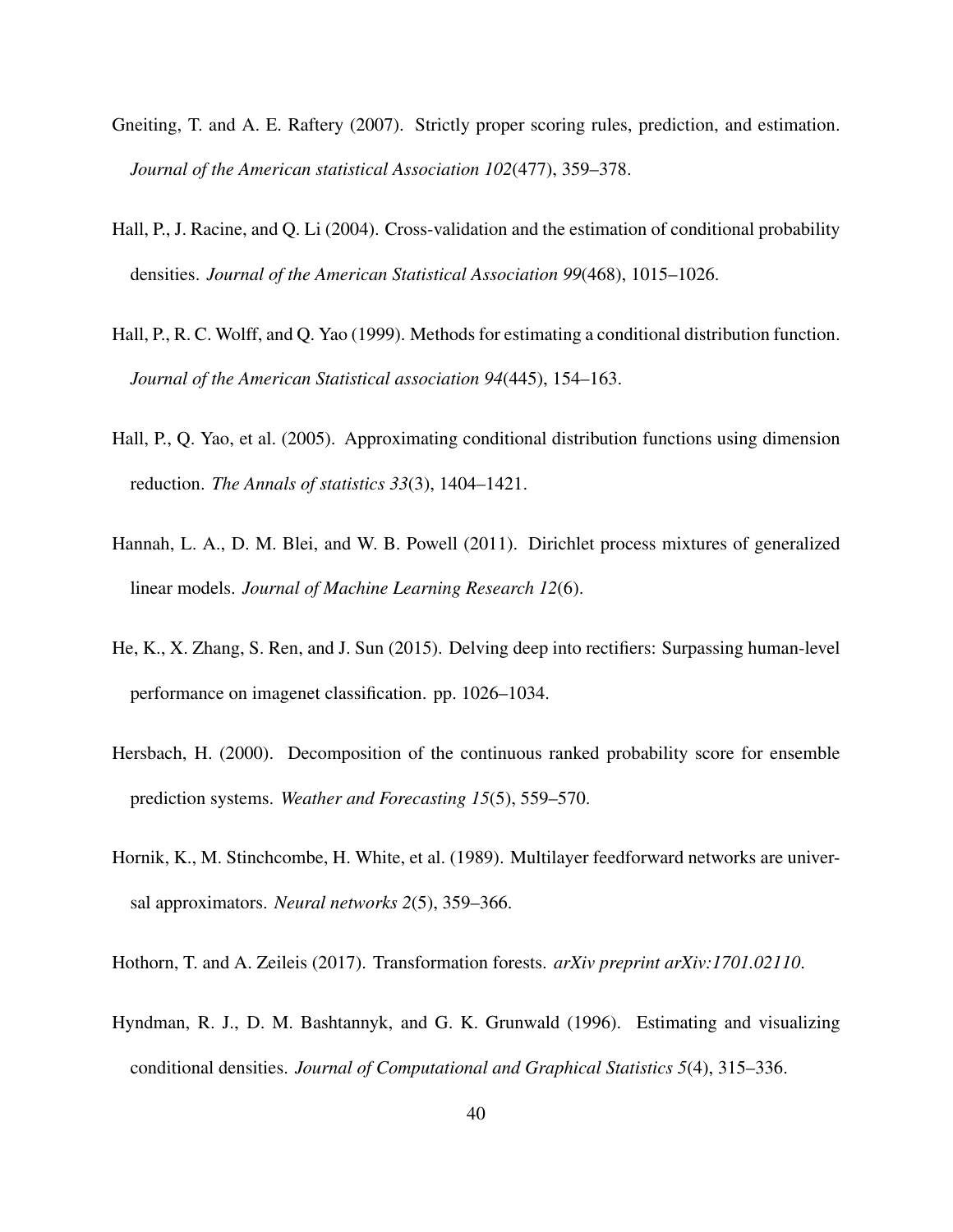- <span id="page-40-7"></span>Ioffe, S. and C. Szegedy (2015). Batch normalization: Accelerating deep network training by reducing internal covariate shift. *arXiv preprint arXiv:1502.03167*.
- <span id="page-40-2"></span>Izbicki, R. and A. B. Lee (2016). Nonparametric conditional density estimation in a highdimensional regression setting. *Journal of Computational and Graphical Statistics 25*(4), 1297– 1316.
- <span id="page-40-3"></span>Izbicki, R., A. B. Lee, et al. (2017). Converting high-dimensional regression to high-dimensional conditional density estimation. *Electronic Journal of Statistics 11*(2), 2800–2831.
- <span id="page-40-0"></span>Jara, A. and T. E. Hanson (2011). A class of mixtures of dependent tail-free processes. *Biometrika 98*(3), 553–566.
- <span id="page-40-4"></span>Jarner, M. F., P. Diggle, and A. G. Chetwynd (2002). Estimation of spatial variation in risk using matched case-control data. *Biometrical Journal: Journal of Mathematical Methods in Biosciences 44*(8), 936–945.
- <span id="page-40-6"></span>Kingma, D. P. and J. Ba (2014). Adam: A method for stochastic optimization. *arXiv preprint arXiv:1412.6980*.
- <span id="page-40-5"></span>Krüger, F., S. Lerch, T. L. Thorarinsdottir, and T. Gneiting (2016). Predictive inference based on markov chain monte carlo output. *arXiv preprint arXiv:1608.06802*.
- <span id="page-40-1"></span>Kundu, S. and D. B. Dunson (2014). Bayes variable selection in semiparametric linear models. *Journal of the American Statistical Association 109*(505), 437–447.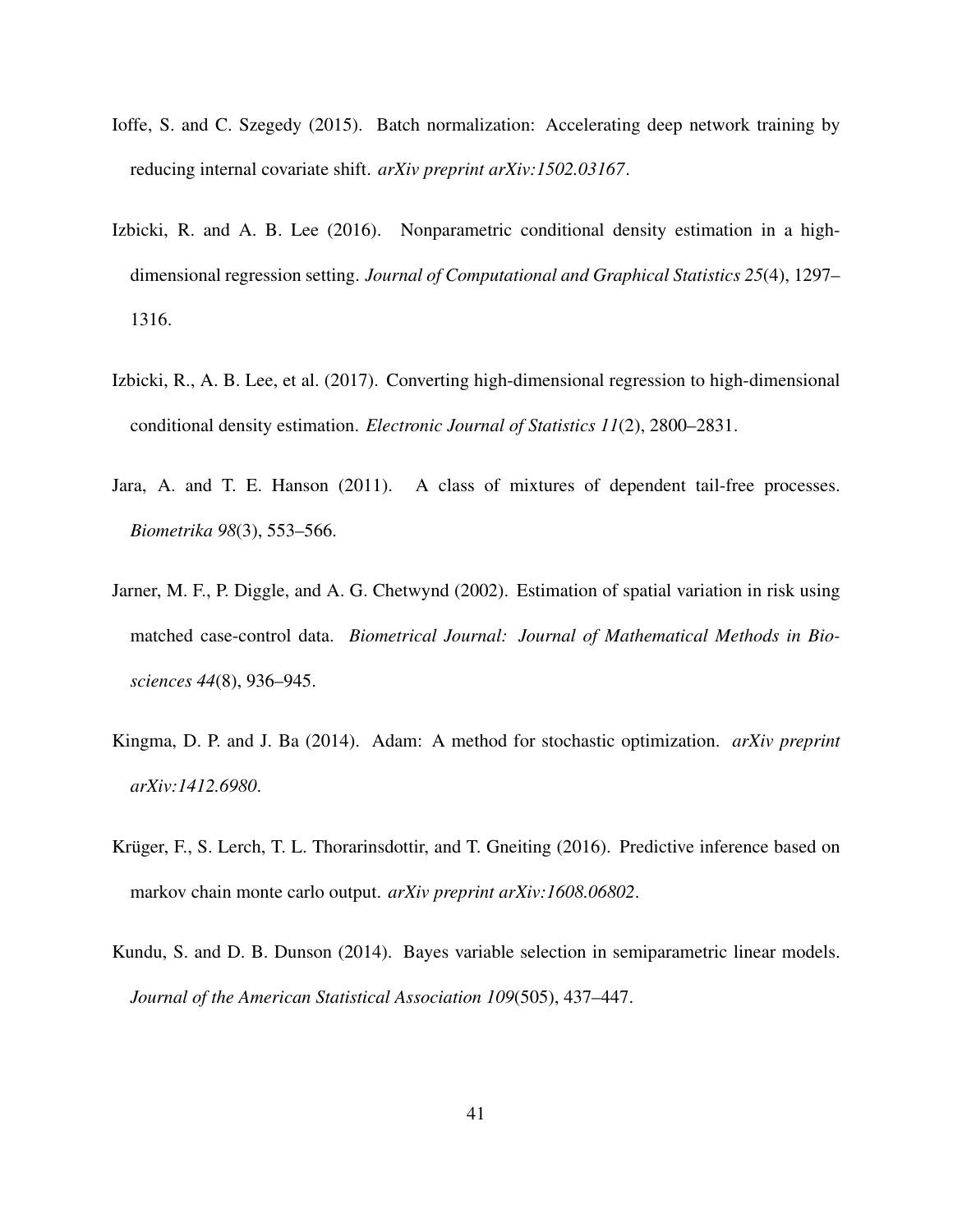- <span id="page-41-7"></span>Lenk, P. J. (1988). The logistic normal distribution for bayesian, nonparametric, predictive densities. *Journal of the American Statistical Association 83*(402), 509–516.
- <span id="page-41-6"></span>Li, R., H. D. Bondell, and B. J. Reich (2019). *Deep distribution regression*. https://arxiv.org/abs/1903.06023.
- <span id="page-41-8"></span>Matheson, J. E. and R. L. Winkler (1976). Scoring rules for continuous probability distributions. *Management science 22*(10), 1087–1096.
- <span id="page-41-4"></span>Meinshausen, N. (2006). Quantile regression forests. *Journal of Machine Learning Research 7*(Jun), 983–999.
- <span id="page-41-2"></span>Müller, P., A. Erkanli, and M. West (1996). Bayesian curve fitting using multivariate normal mixtures. *Biometrika 83*(1), 67–79.
- <span id="page-41-3"></span>Park, J.-H. and D. B. Dunson (2010). Bayesian generalized product partition model. *Statistica Sinica*, 1203–1226.
- <span id="page-41-1"></span>Peng, F., R. A. Jacobs, and M. A. Tanner (1996). Bayesian inference in mixtures-of-experts and hierarchical mixtures-of-experts models with an application to speech recognition. *Journal of the American Statistical Association 91*(435), 953–960.
- <span id="page-41-5"></span>Pospisil, T. and A. B. Lee (2018). Rfcde: Random forests for conditional density estimation. *arXiv preprint arXiv:1804.05753*.
- <span id="page-41-0"></span>Rojas, A. L., C. R. Genovese, C. J. Miller, R. Nichol, and L. Wasserman (2005). Conditional density estimation using finite mixture models with an application to astrophysics.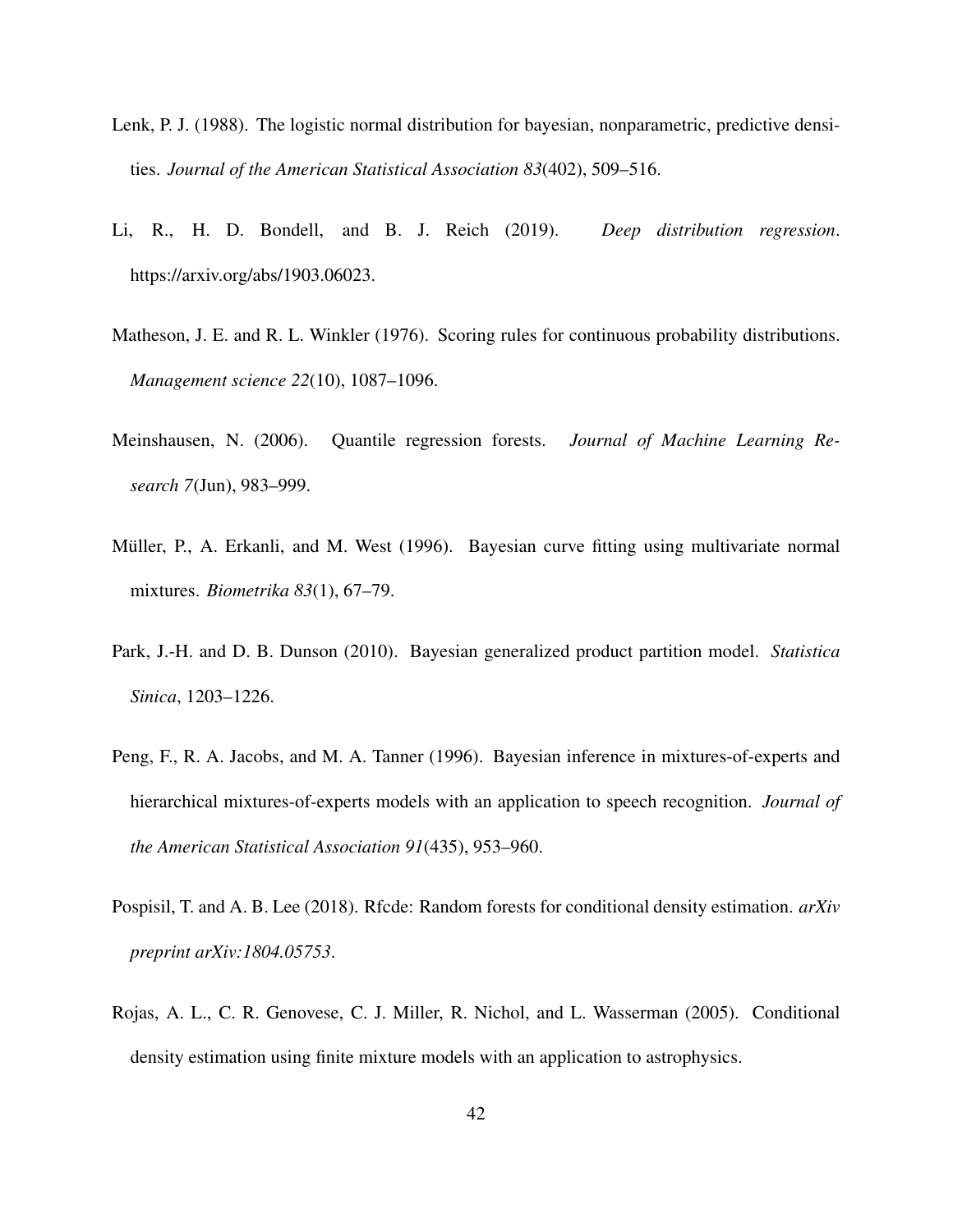- <span id="page-42-0"></span>Rosenblatt, M. (1969). Conditional probability density and regression estimators. *Multivariate analysis II 25*, 31.
- <span id="page-42-4"></span>Shahbaba, B. and R. Neal (2009). Nonlinear models using dirichlet process mixtures. *Journal of Machine Learning Research 10*(8).
- <span id="page-42-1"></span>Song, X., K. Yang, and M. Pavel (2004). Density boosting for gaussian mixtures. In *International Conference on Neural Information Processing*, pp. 508–515. Springer.
- <span id="page-42-5"></span>Taddy, M. A. and A. Kottas (2010). A bayesian nonparametric approach to inference for quantile regression. *Journal of Business & Economic Statistics 28*(3), 357–369.
- <span id="page-42-7"></span>Tokdar, S. T., J. B. Kadane, et al. (2012). Simultaneous linear quantile regression: a semiparametric bayesian approach. *Bayesian Analysis 7*(1), 51–72.
- <span id="page-42-3"></span>Tokdar, S. T., Y. M. Zhu, J. K. Ghosh, et al. (2010). Bayesian density regression with logistic gaussian process and subspace projection. *Bayesian analysis 5*(2), 319–344.
- <span id="page-42-2"></span>Trippa, L., P. Müller, and W. Johnson (2011). The multivariate beta process and an extension of the polya tree model. *Biometrika 98*(1), 17–34.
- <span id="page-42-6"></span>Tung, N. T., J. Z. Huang, I. Khan, M. J. Li, G. Williams, et al. (2014). Extensions to quantile regression forests for very high-dimensional data.
- <span id="page-42-8"></span>Weierstrass, K. (1885). Über die analytische darstellbarkeit sogenannter willkürlicher functionen einer reellen veränderlichen. Sitzungsberichte der Königlich Preußischen Akademie der Wis*senschaften zu Berlin 2*, 633–639.